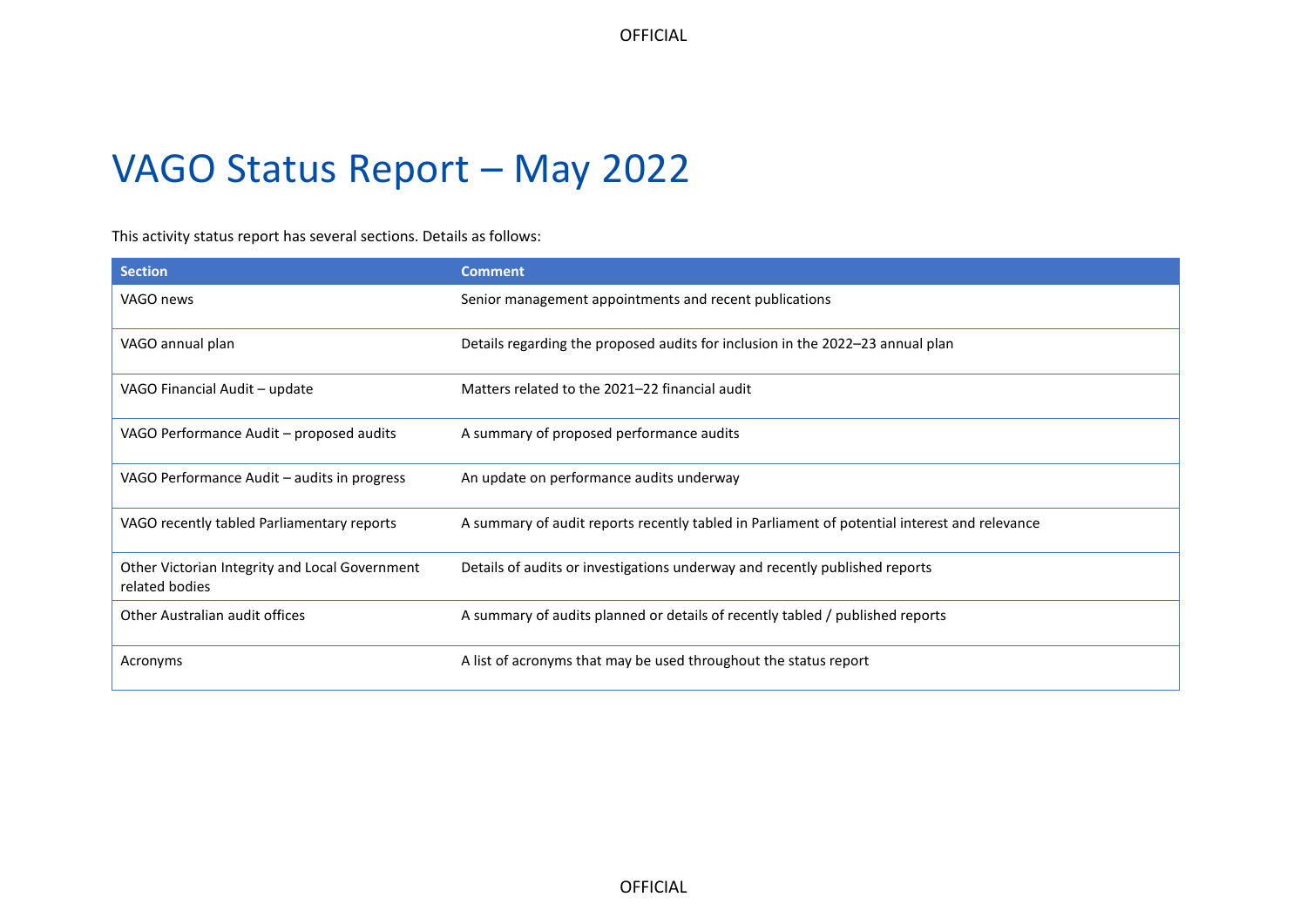### Contents

| Other Victorian Integrity and Local Government related bodies  12 |
|-------------------------------------------------------------------|
|                                                                   |
|                                                                   |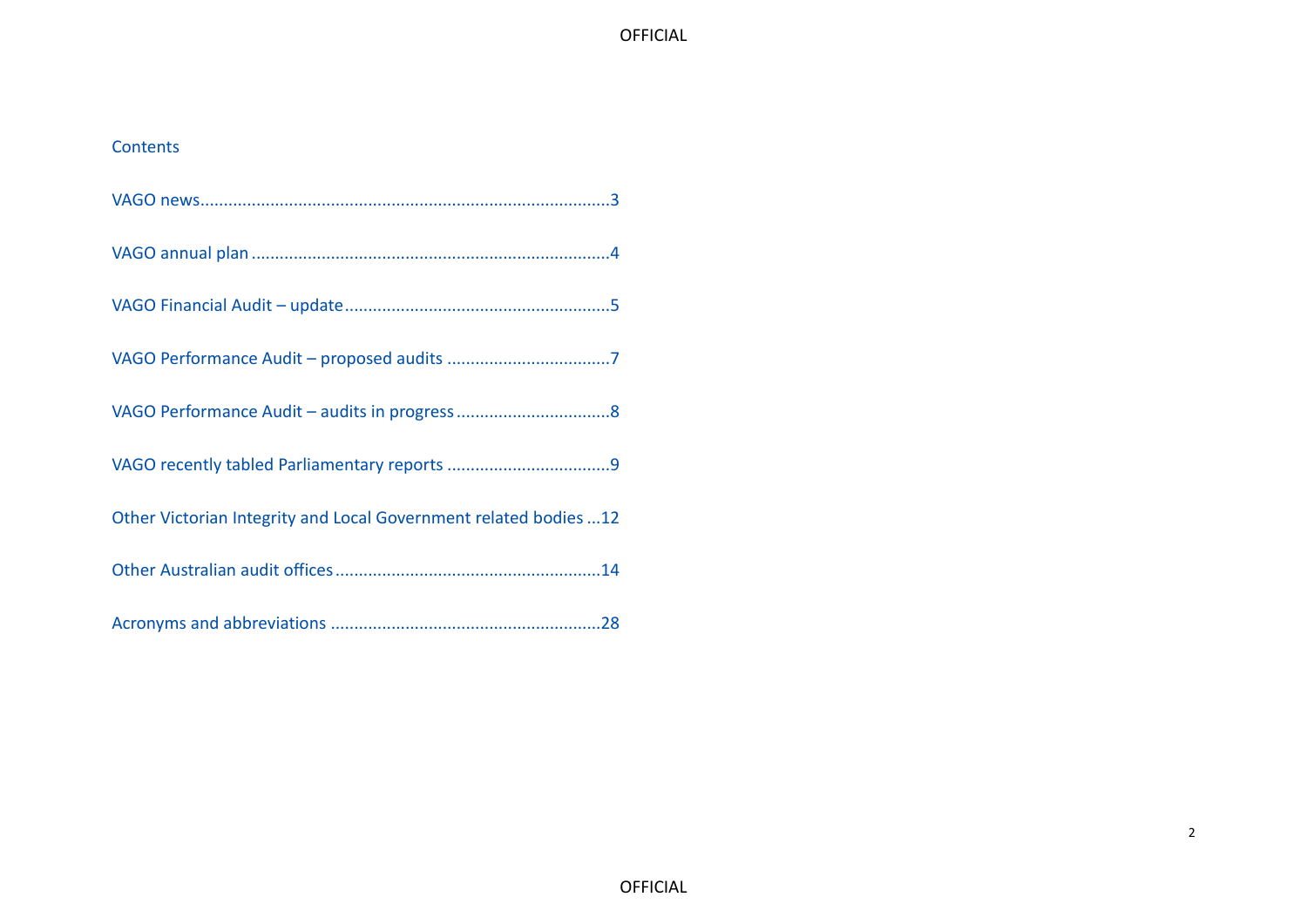# <span id="page-2-0"></span>VAGO news

## Changes in key personnel

Financial Audit

None

#### Performance Audit

Sheraz Siddiqui is currently acting in the role of Assistant Auditor-General, Performance Audit.

The following staff are currently acting as Sector Directors within performance audit:

|                     | Sector(s)                        |
|---------------------|----------------------------------|
| Elsie Alcordo       | Environment                      |
|                     | <b>Health and Human Services</b> |
| <b>Vicky Delgos</b> | Justice and Community Safety     |
| Jenny Koong         | Local Government                 |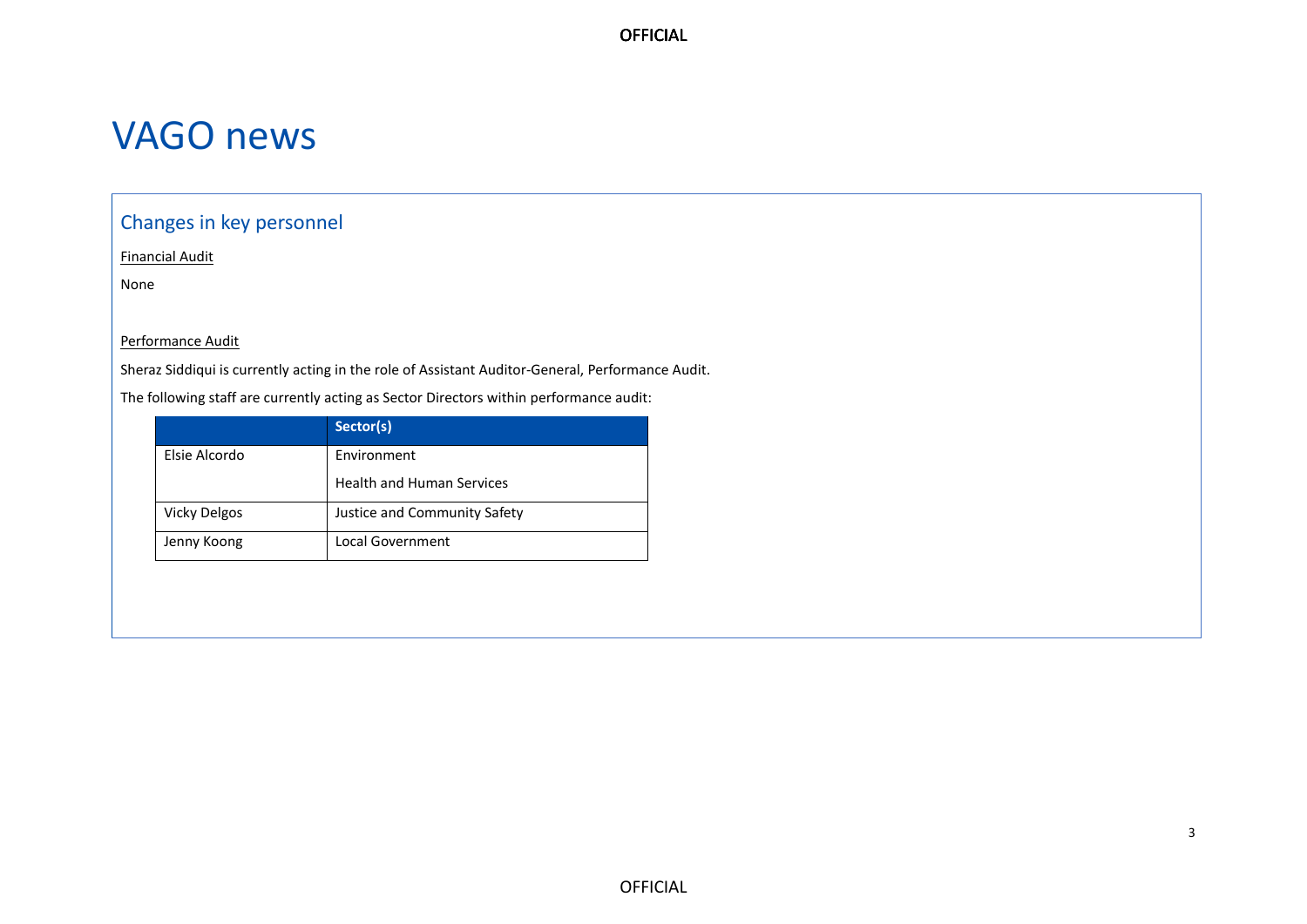# <span id="page-3-0"></span>VAGO annual plan

### Annual plan 2022-23

All performance audits are currently under review as part of our 2022-23 annual planning process.

Our first consultation period with agencies on proposed engagement topics and timing concluded on 14 March 2022. Further information was circulated to agencies on 16 May 2022. The annual plan is expected to cover a two-year period and to be tabled in Parliament in June 2022.

As part of our annual planning process, a number of topics from the 2021-22 annual plan have been removed or postponed.

## Annual plan 2021-22

VAGO's annual plan 2021-22 was tabled in Parliament on 10 June 2021.

The annual plan provides an overview of our annual financial audit work program and proposed performance audits for the next 3 years. Please refer to the VAGO Performance Audit sections of this status report for a summary of audits related to the Local Government sector and/or involving councils.

A link to the Annual plan 2021-22 is as follows:

<https://www.audit.vic.gov.au/report/annual-plan-2021-22>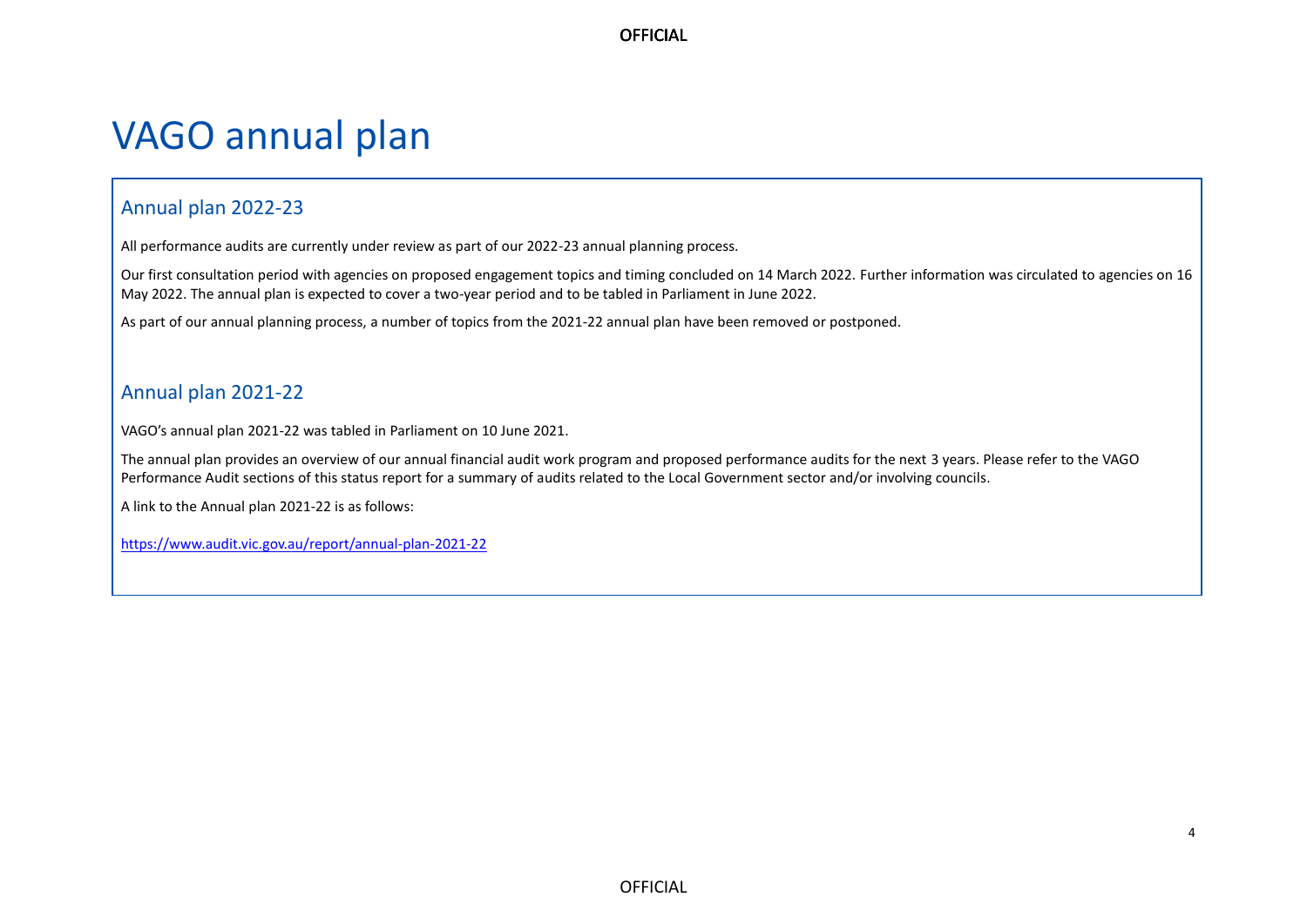# <span id="page-4-0"></span>VAGO Financial Audit – update

| <b>Item</b>                                                   | <b>Status</b>                  | <b>Comment</b>                                                                                                                                                                                                                                                                                                                                                                                                                               |  |  |  |  |
|---------------------------------------------------------------|--------------------------------|----------------------------------------------------------------------------------------------------------------------------------------------------------------------------------------------------------------------------------------------------------------------------------------------------------------------------------------------------------------------------------------------------------------------------------------------|--|--|--|--|
|                                                               | <b>2021-22 Financial Audit</b> |                                                                                                                                                                                                                                                                                                                                                                                                                                              |  |  |  |  |
| Annual audit                                                  | Interim                        | <b>Federal and State elections</b>                                                                                                                                                                                                                                                                                                                                                                                                           |  |  |  |  |
| of the<br>financial<br>report and<br>performance<br>statement |                                | The Federal and State elections, which are being held during 2022, may result in government grants being approved and announced pre<br>or post balance date. The finance team should be alert to the possibility of new funding announcements and executed funding<br>agreements. In light of supporting documentation the finance team should assess whether the grant is accounted for revenue under AASB<br>15 or income under AASB 1058. |  |  |  |  |
|                                                               |                                | Income of not-for-profit entities: latest developments                                                                                                                                                                                                                                                                                                                                                                                       |  |  |  |  |
|                                                               |                                | Our Financial Reporting Advisory team has issued a technical alert on Income of Not-for Profit Entities. It can be accessed at the following<br>link:                                                                                                                                                                                                                                                                                        |  |  |  |  |
|                                                               |                                | https://www.audit.vic.gov.au/news/income-not-profit-entities-latest-developments-20220311                                                                                                                                                                                                                                                                                                                                                    |  |  |  |  |
|                                                               |                                | It summarises the recent educational webinar hosted by Australian Accounting Standards Board on 2 March 2022. Please refer to the<br>following link for the recorded session:<br>https://aasb.gov.au/news/aasb-webinar-income-of-not-for-profit-entities-aasb-15-and-aasb-1058-aasb-staff-education-session/                                                                                                                                 |  |  |  |  |
|                                                               |                                | Model financial report 2021-22                                                                                                                                                                                                                                                                                                                                                                                                               |  |  |  |  |
|                                                               |                                | The Local Government model report for 2021-22 was released by Local Government Victoria (LGV) on 25 February 2022. Please refer to it<br>here: https://www.localgovernment.vic.gov.au/strengthening-councils/sector-guidance-planning-and-reporting                                                                                                                                                                                          |  |  |  |  |
|                                                               |                                |                                                                                                                                                                                                                                                                                                                                                                                                                                              |  |  |  |  |
|                                                               |                                |                                                                                                                                                                                                                                                                                                                                                                                                                                              |  |  |  |  |
|                                                               |                                |                                                                                                                                                                                                                                                                                                                                                                                                                                              |  |  |  |  |
|                                                               |                                |                                                                                                                                                                                                                                                                                                                                                                                                                                              |  |  |  |  |
|                                                               |                                |                                                                                                                                                                                                                                                                                                                                                                                                                                              |  |  |  |  |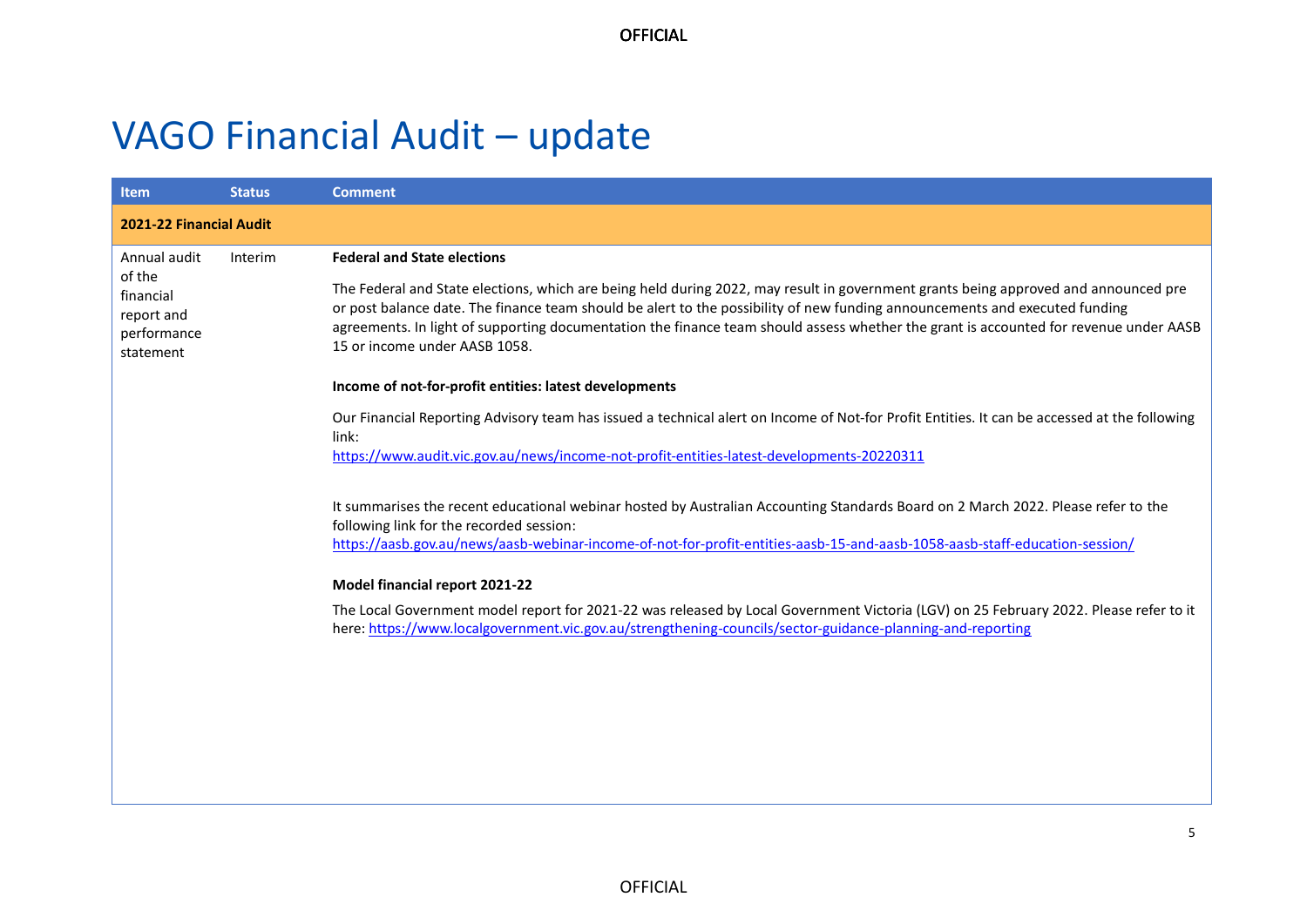| Item                                                | <b>Status</b>                                                                                                                                                                                                                                                                    | <b>Comment</b>                                                                                                                                                                                                                                             |  |  |  |
|-----------------------------------------------------|----------------------------------------------------------------------------------------------------------------------------------------------------------------------------------------------------------------------------------------------------------------------------------|------------------------------------------------------------------------------------------------------------------------------------------------------------------------------------------------------------------------------------------------------------|--|--|--|
| <b>Australian Accounting Standards Board (AASB)</b> |                                                                                                                                                                                                                                                                                  |                                                                                                                                                                                                                                                            |  |  |  |
| Exposure                                            | Consultation                                                                                                                                                                                                                                                                     | The AASB has released Exposure Draft ED 320 Fair Value Measurement of Non-Financial Assets of Not-for-Profit Public Sector Entities.                                                                                                                       |  |  |  |
| Draft 320                                           | The ED proposes authoritative implementation guidance for NFP public sector entities for fair valuing non-financial physical assets that are<br>not held primarily for their ability to generate net cash inflows. ED 320 is available for comment until Thursday, 30 June 2022. |                                                                                                                                                                                                                                                            |  |  |  |
|                                                     |                                                                                                                                                                                                                                                                                  | In this regard, the AASB will be hosting three virtual roundtables to gather feedback.                                                                                                                                                                     |  |  |  |
|                                                     |                                                                                                                                                                                                                                                                                  | Registration for the three roundtable events closes on Friday 20 May 2022. Zoom log-in details will be emailed to registrants on Monday<br>23 May 2022.                                                                                                    |  |  |  |
|                                                     |                                                                                                                                                                                                                                                                                  | The roundtable for Victorians is scheduled to occur on 25 May 2022 at 10am. If keen to participate register using the following link:<br>https://www.eventbrite.com.au/e/aasb-virtual-roundtable-2-on-ed-320-for-vic-gld-tas-entities-tickets-319308649767 |  |  |  |
|                                                     |                                                                                                                                                                                                                                                                                  | The AASB has prepared a webcast that summarises the key proposals and it can be watched at the following link:<br>https://www.youtube.com/watch?v=L9P4vMX2nVE                                                                                              |  |  |  |

6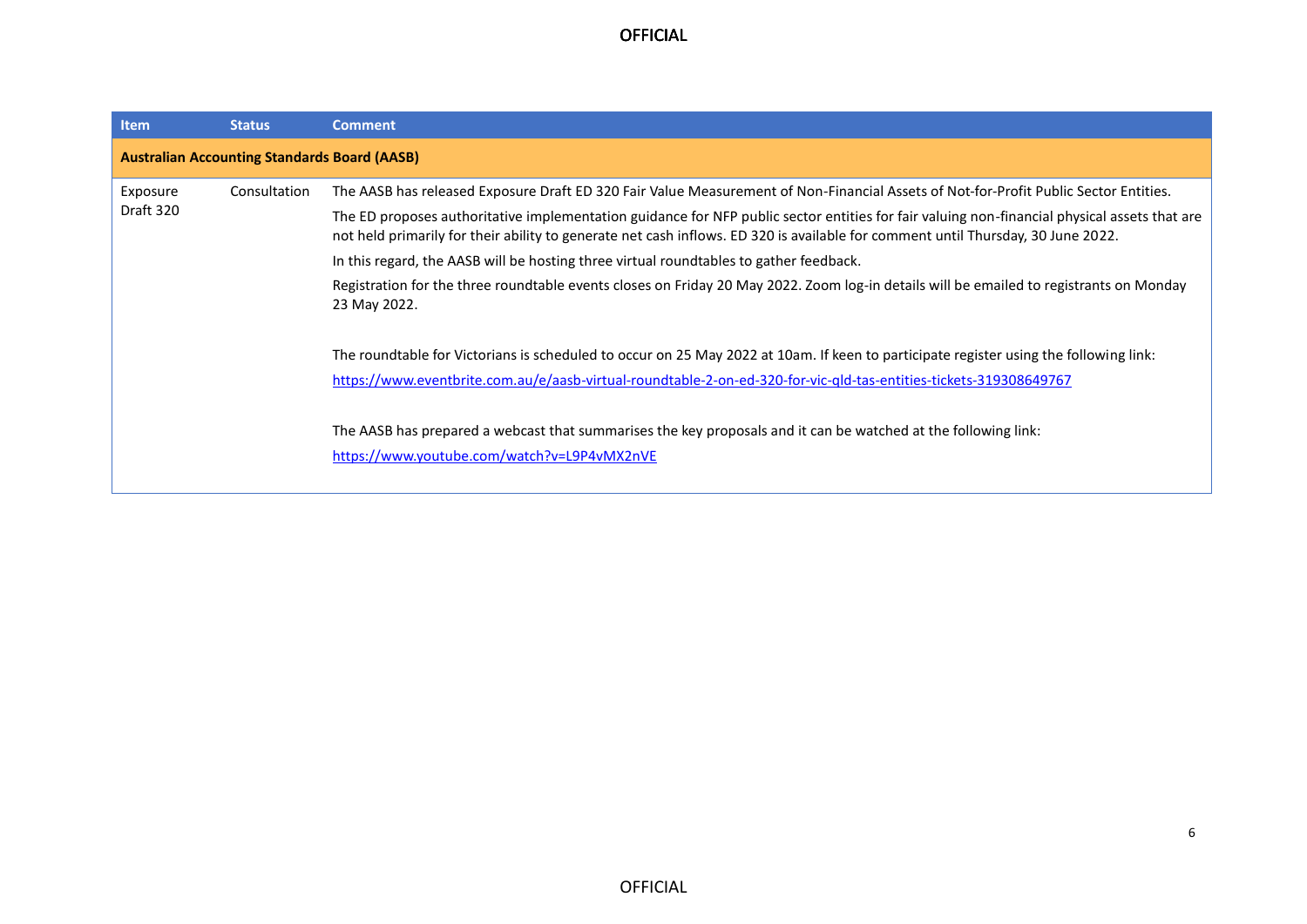# <span id="page-6-0"></span>VAGO Performance Audit – proposed audits

| Overview of performance audit / limited assurance review                                                                                                 | <b>Proposed tabling</b>          | <b>Proposed agencies in-scope</b>                                                                                                                    |  |  |  |  |
|----------------------------------------------------------------------------------------------------------------------------------------------------------|----------------------------------|------------------------------------------------------------------------------------------------------------------------------------------------------|--|--|--|--|
| A summary of proposed performance audits or limited assurance reviews relating to the Local Government sector and/or involving councils                  |                                  |                                                                                                                                                      |  |  |  |  |
| Regulating private pool and spa safety<br>To determine whether councils are effectively implementing private pool and spa safety barrier<br>regulations. | $2022 - 23$                      | Frankston City Council, Greater Bendigo City<br>Council, Melton City Council, Mornington<br>Peninsula Shire Council and Surf Coast Shire<br>Council. |  |  |  |  |
| Food safety regulation in local government                                                                                                               | $2022 - 23$                      | DH, Greater Geelong City Council, Hepburn                                                                                                            |  |  |  |  |
| To determine whether councils' administration of food safety regulation ensures legislative<br>compliance and supports public health.                    |                                  | Shire Council, Kingston City Council and<br>Manningham City Council                                                                                  |  |  |  |  |
| <b>Developing Fishermans Bend</b>                                                                                                                        | 2023-24                          | DELWP, Development Victoria, DJPR,                                                                                                                   |  |  |  |  |
| To determine whether planning and early development of Fishermans Bend supports the delivery of<br>the development's objectives.                         |                                  | Melbourne City Council and Port Phillip City<br>Council                                                                                              |  |  |  |  |
| Illegally disposed asbestos-contaminated (hazardous) waste                                                                                               | 2023-24                          | DELWP, EPA, Hume City Council, Moreland                                                                                                              |  |  |  |  |
| To determine whether responsible agencies have controls in place to address illegal dumping of<br>asbestos-contaminated (hazardous) waste.               |                                  | City Council, Parks Victoria, Sustainability<br>Victoria and Work Safe Victoria                                                                      |  |  |  |  |
| A summary of proposed performance audits or limited assurance reviews of potential interest                                                              |                                  |                                                                                                                                                      |  |  |  |  |
| Cyber series - Security of Cloud Computing Platforms                                                                                                     | $2022 - 23$                      | DELWP, DET, DFFH, DH, DJCS, DJPR, DoT,                                                                                                               |  |  |  |  |
| To determine whether selected agencies have implemented effective controls in their public cloud<br>computing platforms.                                 | Planned to start<br>in July 2022 | DPC, and DTF                                                                                                                                         |  |  |  |  |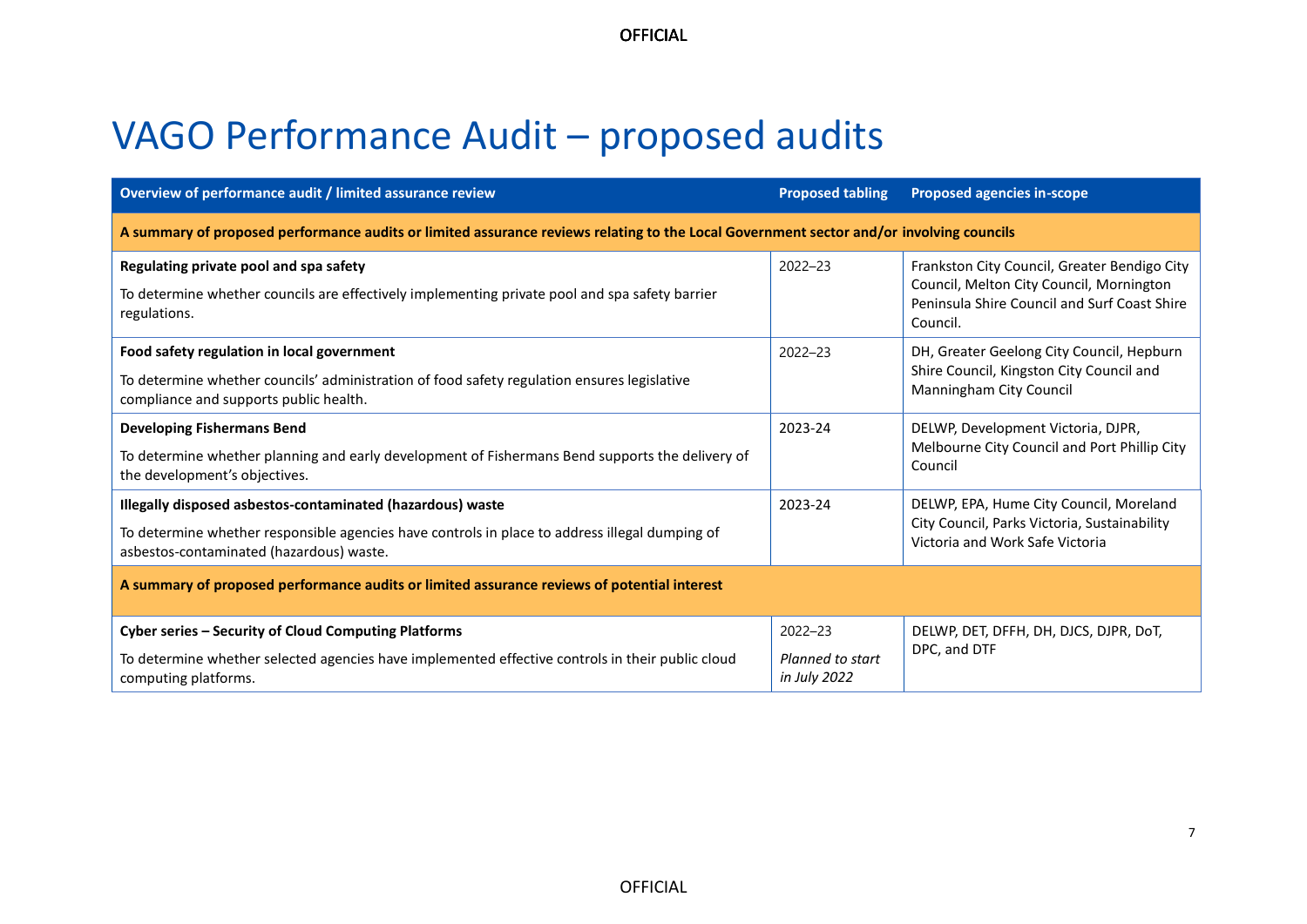# <span id="page-7-0"></span>VAGO Performance Audit – audits in progress

| Overview of performance audit / limited assurance<br><b>review</b>                                                                                                                                                                                                                                                                                                                     | <b>VAGO Director</b> | <b>Next milestone</b>          | <b>Proposed tabling</b>                                                     | <b>Agencies in-scope</b>                                                                        |  |  |
|----------------------------------------------------------------------------------------------------------------------------------------------------------------------------------------------------------------------------------------------------------------------------------------------------------------------------------------------------------------------------------------|----------------------|--------------------------------|-----------------------------------------------------------------------------|-------------------------------------------------------------------------------------------------|--|--|
| A summary of performance audits or limited assurance reviews underway relating to the Local Government sector and/or involving councils                                                                                                                                                                                                                                                |                      |                                |                                                                             |                                                                                                 |  |  |
| Nil                                                                                                                                                                                                                                                                                                                                                                                    |                      |                                |                                                                             |                                                                                                 |  |  |
| A summary of performance audits or limited assurance reviews underway involving public sector agencies                                                                                                                                                                                                                                                                                 |                      |                                |                                                                             |                                                                                                 |  |  |
| Limited assurance review: Responses to performance<br>audit recommendations<br>Objective: To determine whether public sector agencies<br>implement our performance audit recommendations and<br>respond to them in a timely way.<br>A link to our 2021 report follows:<br>https://www.audit.vic.gov.au/report/responses-<br>performance-audit-recommendations-annual-status-<br>update | Ryan Green           | Provisional report<br>May 2022 | June 2022<br>This limited assurance<br>review will be repeated<br>annually. | All audited agencies with unresolved<br>recommendations from 1 July 2015 to 31<br>December 2021 |  |  |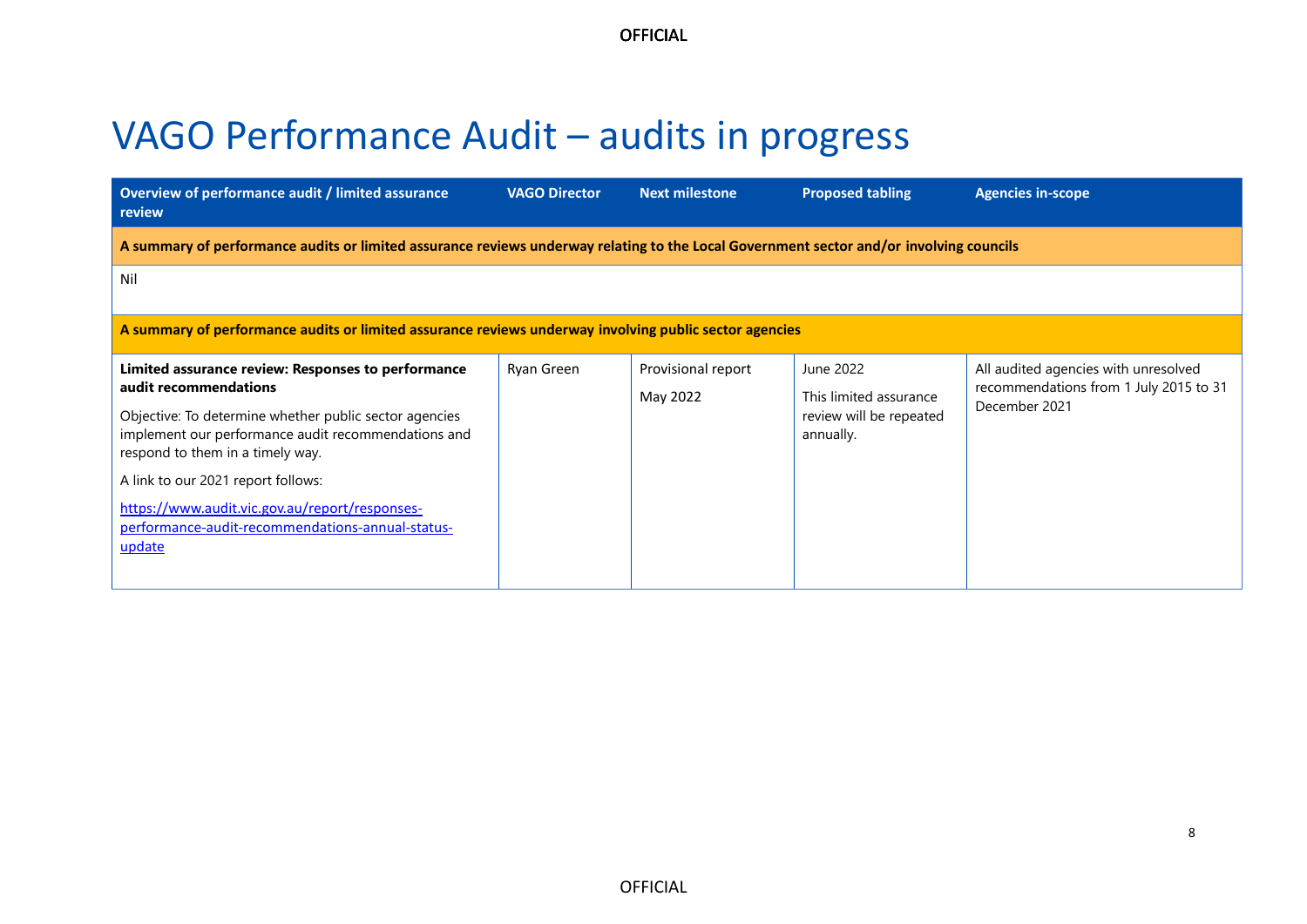# <span id="page-8-0"></span>VAGO recently tabled Parliamentary reports

| <b>Title</b>                                            | <b>Comment</b>                                                                                                                                                                                                                          | <b>Tabling date</b> | <b>VAGO Director</b> |
|---------------------------------------------------------|-----------------------------------------------------------------------------------------------------------------------------------------------------------------------------------------------------------------------------------------|---------------------|----------------------|
| Fraud control over<br>local government                  | The audit looked at a selection of grant programs from the last 5 years at six Councils to see if Council<br>fraud controls are well-designed and consistently applied.                                                                 | 11 May 2022         | Jenny Koong          |
| grants                                                  | The six in-scope Councils were Hume City Council, Knox City Council, Loddon Shire Council, Southern<br>Grampians Shire Council, Warrnambool City Council and West Wimmera Shire Council.                                                |                     |                      |
|                                                         | Councils' fraud controls for their grant programs are not always well designed and operating as<br>intended. In some cases, they are missing.                                                                                           |                     |                      |
|                                                         | Councils are not consistently identifying conflicts of interest, assessing applications against criteria,<br>documenting their decisions, checking how funds are used or evaluating their grant programs'<br>outcomes.                  |                     |                      |
|                                                         | This unnecessarily increases the risk of fraud and makes it harder for the audited councils to show<br>that their grant programs are transparent, equitable and benefit the community.                                                  |                     |                      |
|                                                         | The report contains 9 recommendations for all Victorian councils.                                                                                                                                                                       |                     |                      |
|                                                         | https://www.audit.vic.gov.au/report/fraud-control-over-local-government-grants                                                                                                                                                          |                     |                      |
| Offsetting native<br>vegetation loss on<br>private land | The audit looked at the way DELWP, 4 councils (Baw Baw Shire Council, Campaspe Shire Council,<br>Nillumbik Shire Council and Yarra Ranges Shire Council) and the Trust for Nature manage native<br>vegetation clearing on private land. | 11 May 2022         | Elsie Alcordo        |
|                                                         | Victoria is not achieving its objective of no net biodiversity loss from native vegetation clearing on<br>private land. This is partly due to illegal clearing.                                                                         |                     |                      |
|                                                         | Councils are primarily responsible for implementing regulations but do not effectively manage native<br>vegetation clearing in their areas.                                                                                             |                     |                      |
|                                                         | DELWP, which is responsible for setting policy and regulations has been slow to address known issues<br>to support councils' implementation of the regulations.                                                                         |                     |                      |
|                                                         | https://www.audit.vic.gov.au/report/offsetting-native-vegetation-loss-private-land                                                                                                                                                      |                     |                      |
|                                                         |                                                                                                                                                                                                                                         |                     |                      |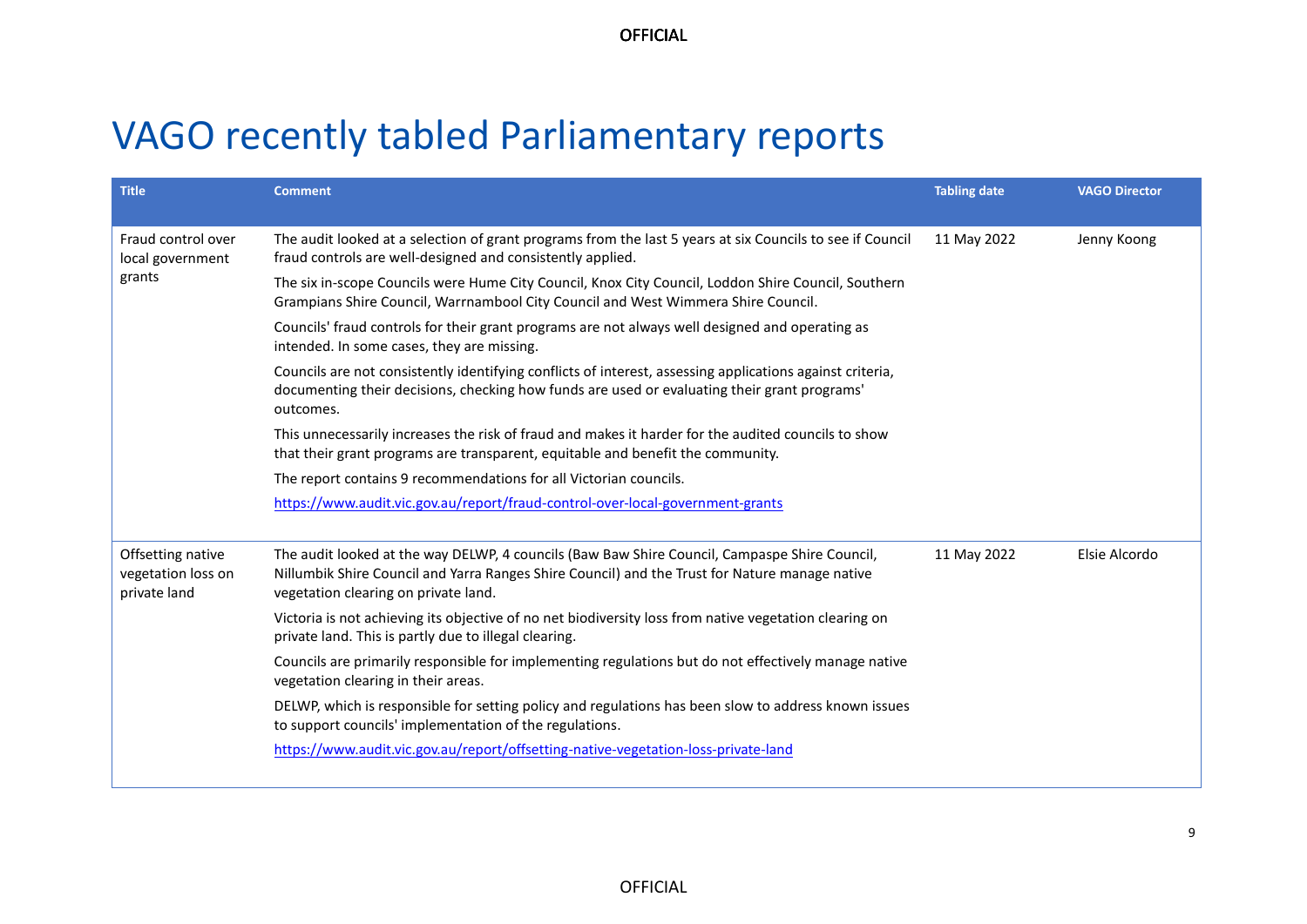| <b>Title</b>                                                    | <b>Comment</b>                                                                                                                                                                                                                                                                                                                                                                                                                                                                            | <b>Tabling date</b> | <b>VAGO Director</b> |
|-----------------------------------------------------------------|-------------------------------------------------------------------------------------------------------------------------------------------------------------------------------------------------------------------------------------------------------------------------------------------------------------------------------------------------------------------------------------------------------------------------------------------------------------------------------------------|---------------------|----------------------|
| Government<br>advertising                                       | The audit looked at whether two government advertising campaigns complied with the 2017 laws and<br>were cost-effective. They were:                                                                                                                                                                                                                                                                                                                                                       | 6 April 2022        | Trang Ho             |
|                                                                 | the 2019 Our Fair Share (OFS) campaign, which advocated for more Commonwealth funding for<br>→<br>Victoria<br>Victoria's Big Build (VBB), a multi-year campaign about major transport projects.<br>→<br>We examined the six agencies involved in the campaigns.<br>In our opinion, the campaigns did not fully comply with the 2017 laws. Most OFS and a small number                                                                                                                     |                     |                      |
|                                                                 | of VBB advertisements were political, in that they could easily be seen to:<br>promote the current Victorian Government<br>→<br>in the case of the OFS campaign, criticise the current Commonwealth Government.<br>→<br>https://www.audit.vic.gov.au/report/government-advertising                                                                                                                                                                                                        |                     |                      |
| <b>Business continuity</b><br>during COVID-19                   | This audit examined whether agencies' business continuity arrangements enabled the continuation of<br>essential public services during the COVID-19 pandemic state of emergency.                                                                                                                                                                                                                                                                                                          | 23 February 2022    | Trang Ho             |
|                                                                 | The audit included all eight Victorian Government departments, including the former Department of<br>Health and Human Services and Cenitex.                                                                                                                                                                                                                                                                                                                                               |                     |                      |
|                                                                 | We concluded that before the pandemic, most departments' business continuity arrangement were<br>inadequate. This meant that their response to restoring and maintaining their prioritised services was<br>reactive and less efficient and effective than it could have been. Nonetheless, departments' incident<br>management structures allowed them to quickly set up teams, provide clear communication and<br>make decisions. This helped them make changes and prioritise services. |                     |                      |
|                                                                 | https://www.audit.vic.gov.au/report/business-continuity-during-covid-19?section=                                                                                                                                                                                                                                                                                                                                                                                                          |                     |                      |
| <b>Results of 2020-21</b><br><b>Audits: Local</b><br>Government | Please refer to the following link for further details<br>https://www.audit.vic.gov.au/report/results-2020-21-audits-local-government                                                                                                                                                                                                                                                                                                                                                     | 2 December 2021     | Sanchu Chummar       |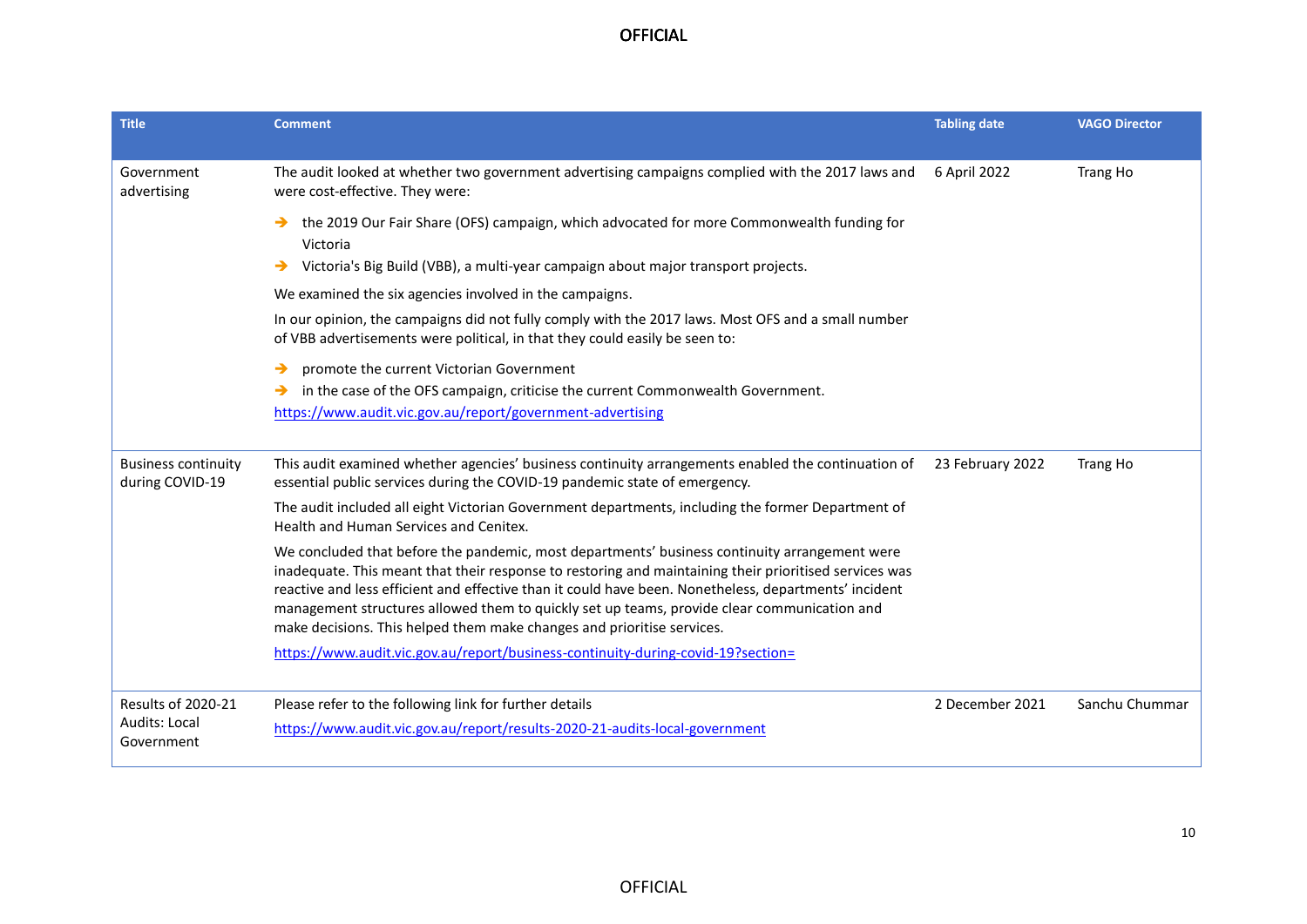| <b>Title</b>                                                                                              | <b>Comment</b>                                                                                                                                                            | <b>Tabling date</b> | <b>VAGO Director</b> |
|-----------------------------------------------------------------------------------------------------------|---------------------------------------------------------------------------------------------------------------------------------------------------------------------------|---------------------|----------------------|
| Council waste<br>management<br>services                                                                   | Please refer to the following link for further details:<br>https://www.audit.vic.gov.au/report/council-waste-management-services                                          | 2 December 2021     | Jenny Koong          |
| Auditor-General's<br>Report on the Annual<br>Financial Report of<br>the State of Victoria:<br>$2020 - 21$ | Please refer to the following link for further details:<br>https://www.audit.vic.gov.au/report/auditor-generals-report-annual-financial-report-state-victoria-<br>2020-21 | 17 November 2021    | Tim Maxfield         |
| Suppling and using<br>recycled water                                                                      | Please refer to the following link for further details:<br>https://www.audit.vic.gov.au/report/supplying-and-using-recycled-water                                         | 17 November 2021    | Elsie Alcordo        |
| Management of<br>spending in response<br>to COVID-19                                                      | Please refer to the following link for further details:<br>https://www.audit.vic.gov.au/report/management-spending-response-covid-19                                      | 27 October 2021     | Sheraz Siddigui      |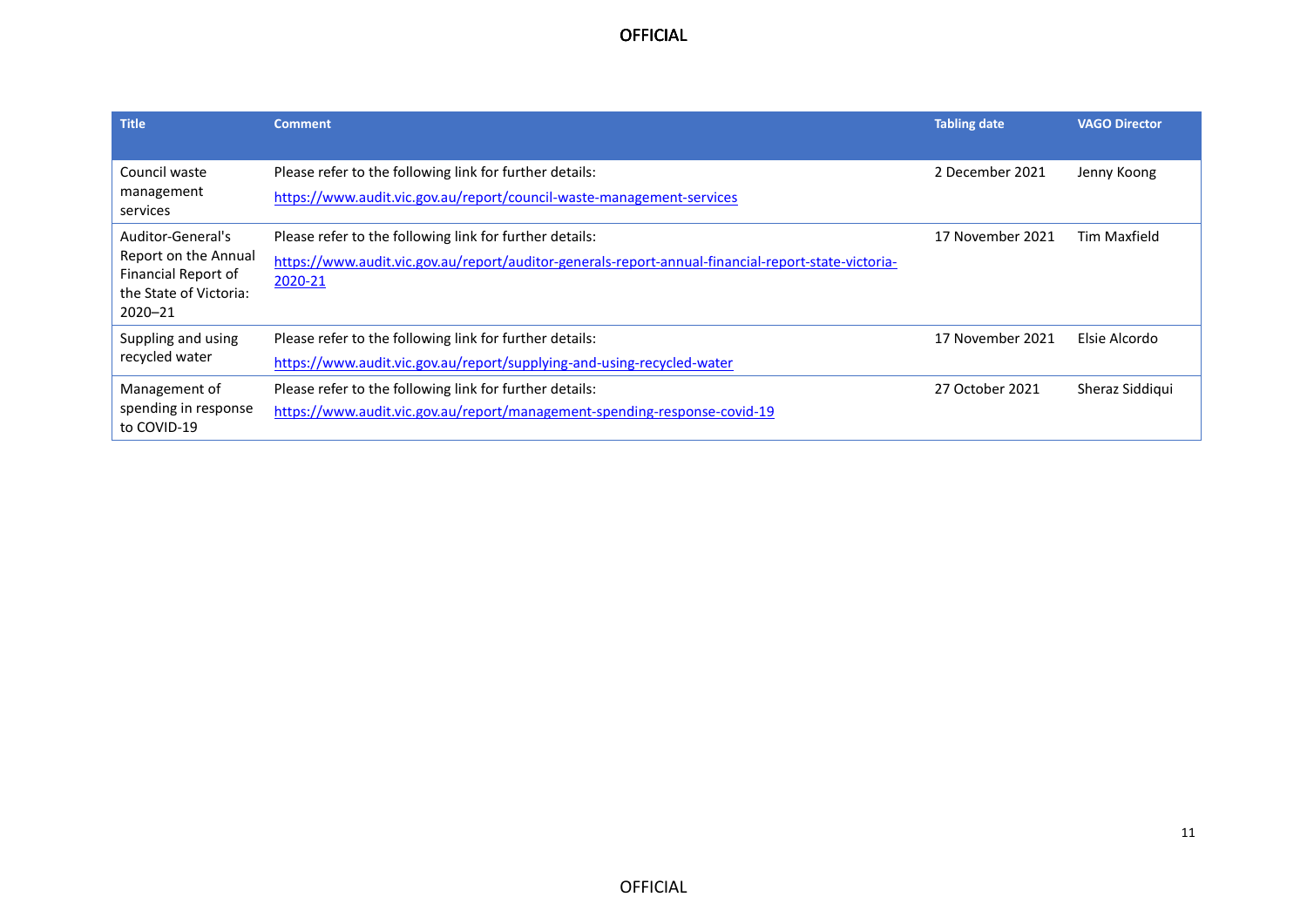# <span id="page-11-0"></span>Other Victorian Integrity and Local Government related bodies

# Local Government reports (*Reports finalised within the previous 6 months)*

| <b>Topic</b>                                                                                                  | <b>Overview</b>                                                                                                                                                                                                                                                                                                                                                                                    | <b>Status</b> | <b>Completion</b><br><b>Date</b> |
|---------------------------------------------------------------------------------------------------------------|----------------------------------------------------------------------------------------------------------------------------------------------------------------------------------------------------------------------------------------------------------------------------------------------------------------------------------------------------------------------------------------------------|---------------|----------------------------------|
| <b>Local Government Inspectorate</b>                                                                          |                                                                                                                                                                                                                                                                                                                                                                                                    |               |                                  |
| Personal interests returns: encouraging<br>disclosure and increasing transparency<br>Link                     | The Local Government Inspectorate's comprehensive review into personal interest returns of<br>650 councillors found 332 did not complete their returns in compliance with the Local<br>Government Act.<br>The project looked at 4,600 councillor returns between October 2016 and February 2020. It<br>included a high-level review of councillor personal interest returns from 61 councils and a | Completed     | October 2021                     |
|                                                                                                               | detailed review of councillors from 17 councils.                                                                                                                                                                                                                                                                                                                                                   |               |                                  |
| <b>Victorian Ombudsman</b>                                                                                    |                                                                                                                                                                                                                                                                                                                                                                                                    |               |                                  |
| Investigation into decision-making under<br>the Victorian Border Crossing Permit<br><b>Directions</b><br>Link | The report investigated the Department of Health's exercise of discretion involving decisions<br>on interstate travel permits, exceptions and exemptions and relevant human rights<br>considerations.                                                                                                                                                                                              | Completed     | 7 December<br>2021               |
| Investigation into allegations of collusion<br>with property developers at Kingston City<br>Council<br>Link   | The report details the Victorian Ombudsman's investigations into Kingston City Council's<br>planning approval processes for the Patterson Lakes marina area following concerns from<br>residents and allegations a senior planning officer and two former councillors had corrupt<br>and improper dealings with property developers.                                                               | Completed     | 12 October<br>2021               |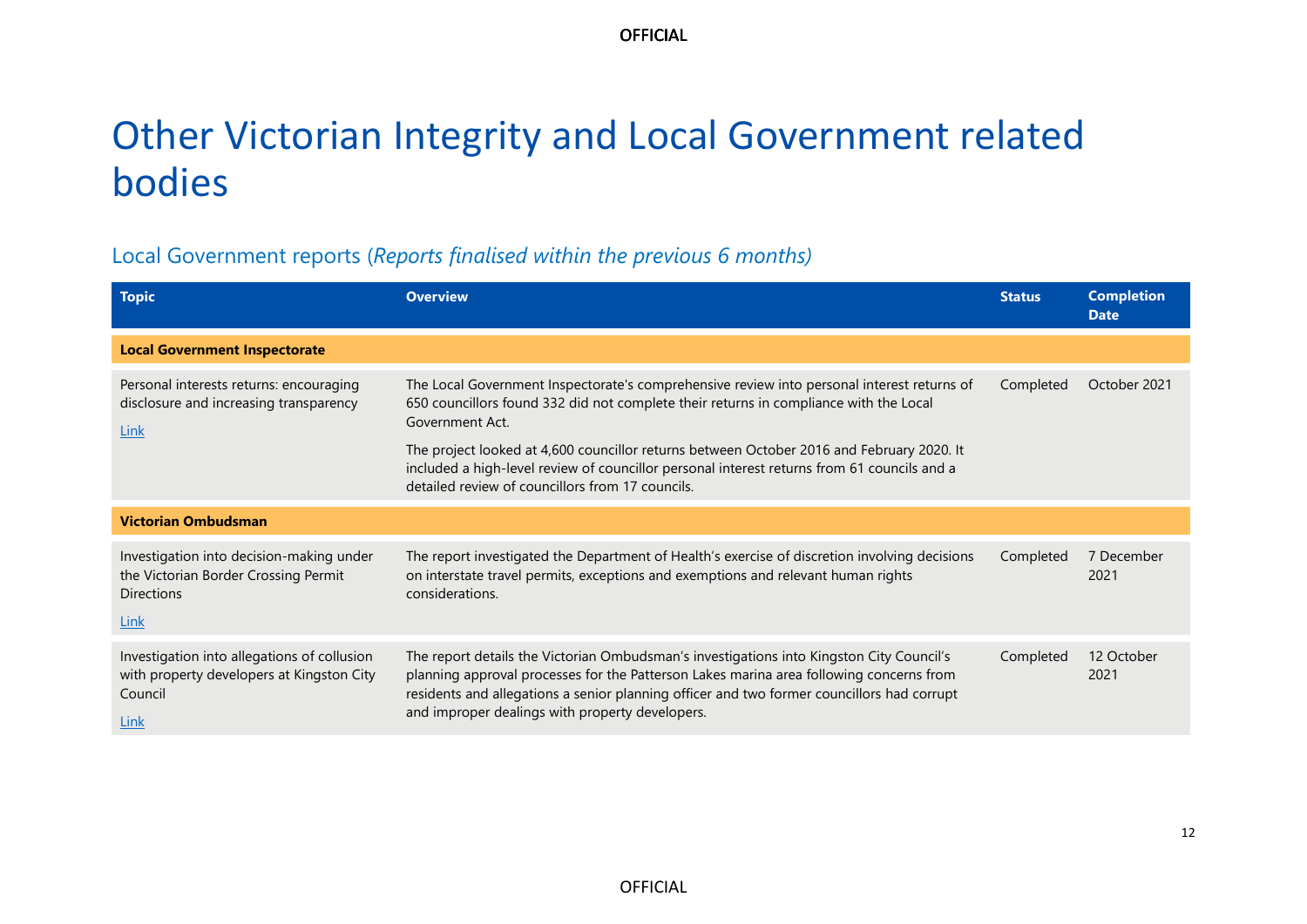# Reports currently in progress

| <b>Topic</b>                                              | <b>Overview</b>                                                                                                                                                                        | <b>Status</b> | <b>Proposed</b><br><b>Completion</b><br><b>Date</b> |  |
|-----------------------------------------------------------|----------------------------------------------------------------------------------------------------------------------------------------------------------------------------------------|---------------|-----------------------------------------------------|--|
| <b>Independent Broad-based Anti-Corruption Commission</b> |                                                                                                                                                                                        |               |                                                     |  |
| <b>Operation Sandon</b><br><b>Link</b>                    | IBAC held public hearings during 2019 and 2020 into allegations of serious corrupt conduct<br>in relation to planning and property development decisions at the City of Casey council. | In Progress   | To be advised                                       |  |

# Active governance matters

| <b>Topic</b>                                          | <b>Councils and timeline</b>                                                                                                                                                                      | <b>Details</b>                                                                                                                                                                                                                                                                                                              |
|-------------------------------------------------------|---------------------------------------------------------------------------------------------------------------------------------------------------------------------------------------------------|-----------------------------------------------------------------------------------------------------------------------------------------------------------------------------------------------------------------------------------------------------------------------------------------------------------------------------|
| <b>Municipal Monitors</b><br>Link                     | Strathbogie Shire Council (Link)<br>South Gippsland Shire Council (Link)<br>Yarra City Council (Link)<br>Darebin City Council (Link)<br>Moira Shire Council (Link)<br>Wodonga City Council (Link) | Period of 6 months, commenced on 14 September<br>2021<br>Period of 12 months, commenced on 8 November<br>2021<br>Period of 6 months, commenced on 20 December<br>2021<br>Period of 9 months, commenced on 22 April 2022<br>Period of 9 months, commenced on 22 April 2022<br>Period of 9 months, commenced on 22 April 2022 |
| Long-term Government appointed administrators<br>Link | Casey City Council (Link)<br>Whittlesea City Council (Link)                                                                                                                                       | 20 May 2020 to October 2024<br>19 June 2020 to October 2024                                                                                                                                                                                                                                                                 |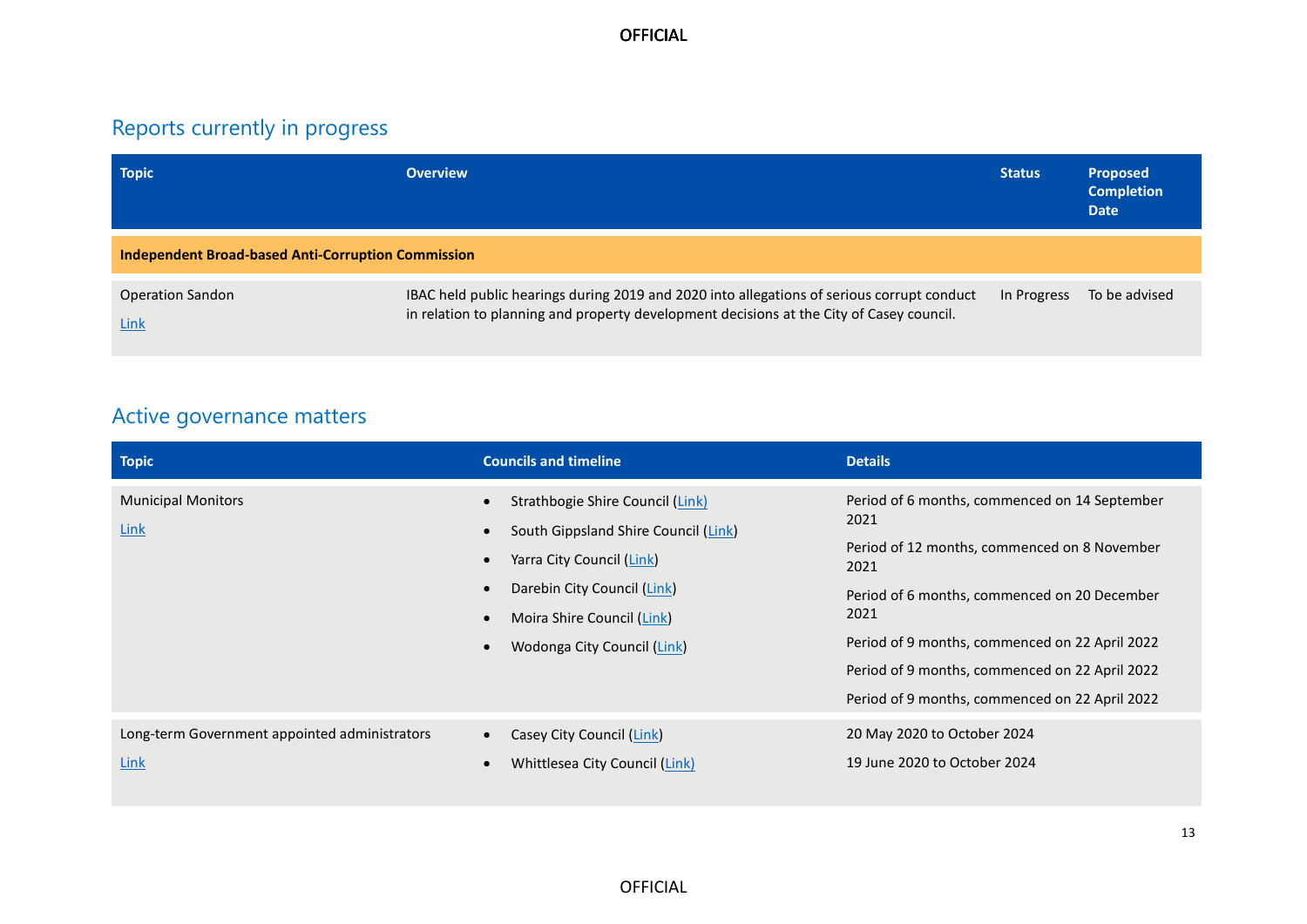# <span id="page-13-0"></span>Other Australian audit offices

## Planned performance audits or results of audit reports relating to the local government sector

| <b>Overview</b>                                                                                                                                                                                                                                                                                                                                                                                      | <b>Proposed tabling</b> | <b>Agencies</b>                                                             |
|------------------------------------------------------------------------------------------------------------------------------------------------------------------------------------------------------------------------------------------------------------------------------------------------------------------------------------------------------------------------------------------------------|-------------------------|-----------------------------------------------------------------------------|
| <b>Australian National Audit Office</b>                                                                                                                                                                                                                                                                                                                                                              |                         |                                                                             |
| <b>Nil</b>                                                                                                                                                                                                                                                                                                                                                                                           |                         |                                                                             |
| <b>New South Wales</b>                                                                                                                                                                                                                                                                                                                                                                               |                         |                                                                             |
| Audit: Compliance review: Cybersecurity<br>Objective: This audit will examine whether all NSW Government departments and public service agencies are complying<br>with the NSW Cyber Security Policy. In February 2019, the Department of Finance, Services and Innovation launched the<br>policy to ensure all agencies are managing cyber security risks to their information and systems.<br>Link | 2021-22                 | All NSW Government<br>Departments and<br><b>Public Services</b><br>Agencies |
| Audit: Local government 2021<br>Objective: This report will bring together findings and recommendations from NSWAO 2020-21 financial audits of local<br>councils and will comment on financial reporting and performance, internal controls and governance, and areas of interest<br>that are in focus during the conduct of our audits.<br>Link                                                     | 2021-22                 | All local councils                                                          |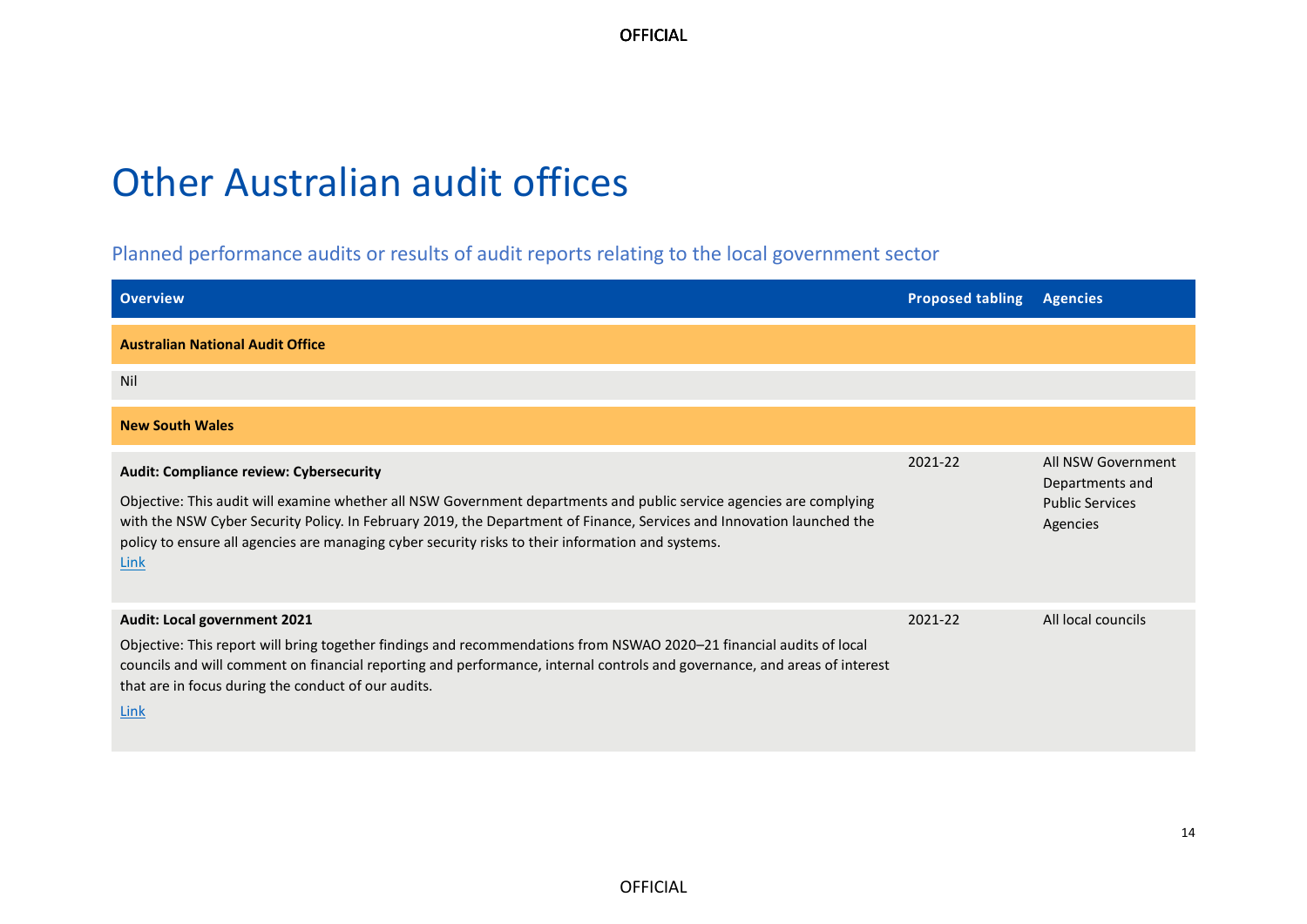| <b>Overview</b>                                                                                                                                                                                                                                                                                                                                                                                                        | <b>Proposed tabling</b> | <b>Agencies</b>                                                                 |
|------------------------------------------------------------------------------------------------------------------------------------------------------------------------------------------------------------------------------------------------------------------------------------------------------------------------------------------------------------------------------------------------------------------------|-------------------------|---------------------------------------------------------------------------------|
| Audit: Effectiveness of financial management and governance in selected council(s)<br>Objective: This audit will consider one or more councils and examine how these principles are effectively applied in the<br>councils' financial and asset management, funding decisions and risk management practices, and may examine how<br>councils' expenditure and investment decisions have complied with the Act.<br>Link | 2021-22                 | Selected local councils                                                         |
| Audit: Development applications: assessment and determination stages<br>Objective: This audit will assess whether selected councils are effectively assessing and determining DAs and whether<br>selected councils and DPE effectively support independent planning panels to determine DAs in compliance with relevant<br>legislation, regulations and government guidance.<br>Link                                   | 2021-22                 | Selected local councils                                                         |
| Audit: The effectiveness of local government regulation and support<br>Objective: This audit may consider whether the Department of Planning, Industry and Environment effectively regulates,<br>monitors and supports the local government sector in New South Wales.<br>Link                                                                                                                                         | 2021-22                 | Selected local councils                                                         |
| <b>Audit: Coastal management reforms</b><br>Objective: This audit could assess how effectively DPIE has overseen and implemented key elements of this reform<br>package, and how effectively coastal councils have delivered coastal management programs.<br>Link                                                                                                                                                      | 2021-22                 | Department of<br>Planning, Industry and<br>Environment<br>Selection of councils |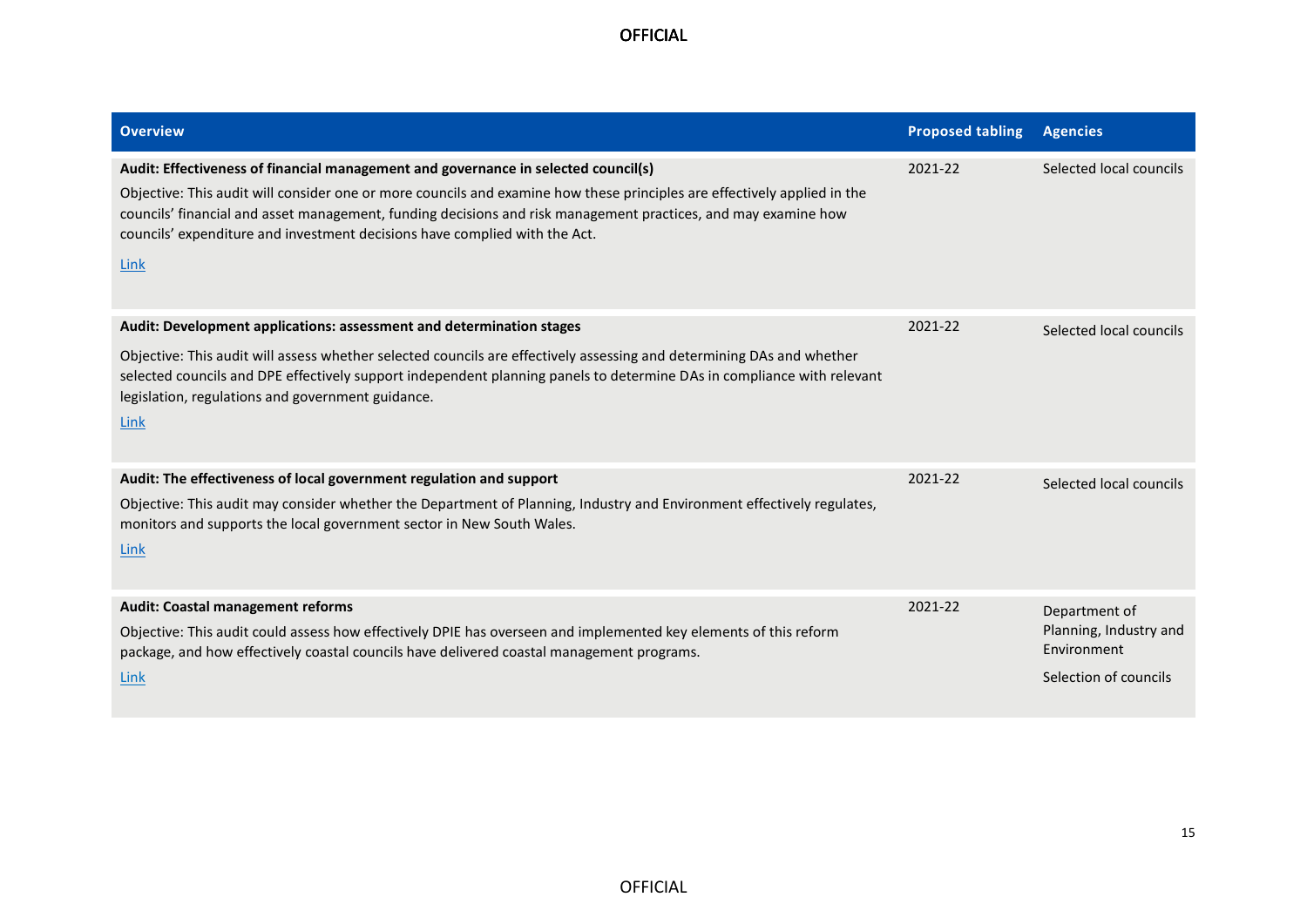| <b>Overview</b>                                                                                                                                                                                                                                                                                                                                                                                                                                                                                                                                                                                                 | <b>Proposed tabling</b> | <b>Agencies</b>                                                                                                    |
|-----------------------------------------------------------------------------------------------------------------------------------------------------------------------------------------------------------------------------------------------------------------------------------------------------------------------------------------------------------------------------------------------------------------------------------------------------------------------------------------------------------------------------------------------------------------------------------------------------------------|-------------------------|--------------------------------------------------------------------------------------------------------------------|
| Audit: Performance audit insights: Key findings from 2018-2021<br>Objective: This report will analyse the key findings and recommendations from performance audits tabled in the NSW<br>Parliament between July 2018 and June 2021, spanning varied areas of government activity. The report will present<br>common findings and lessons from the past three years of performance audits with particular focus on issues relating to<br>the integrity and transparency of decision making and processes, as well as the fundamentals of good governance such as<br>probity controls and record keeping.<br>Link | 2021-22                 | All NSW Government<br>Departments and<br><b>Public Service</b><br>Agencies audited<br>between 2018 and<br>2021.    |
| Queensland                                                                                                                                                                                                                                                                                                                                                                                                                                                                                                                                                                                                      |                         |                                                                                                                    |
| <b>Major projects 2021</b><br>Objective: This audit will summarise the QAO's financial and performance insights on major projects 2021 and provide the<br>status of major infrastructure projects of the state and local governments.<br><u>Link</u>                                                                                                                                                                                                                                                                                                                                                            | 2021-22                 | State and local<br>governments entities                                                                            |
| Audit: Improving asset management in local government<br>Objective: This audit will examine whether councils are effectively managing their infrastructure assets to maximise<br>service potential, while minimising the total cost of owning these assets.<br>Link                                                                                                                                                                                                                                                                                                                                             | 2021-22                 | Department of State<br>Development,<br>Infrastructure, Local<br>Government and<br>Planning<br>Local councils       |
| Audit: Maintaining strong and prosperous regions<br>Objective: This audit will assess the Queensland Government's effectiveness in progressing the goals for strong and<br>prosperous regions in its Queensland Plan.<br>Link                                                                                                                                                                                                                                                                                                                                                                                   | 2022-23                 | Department of Local<br>Government, Racing<br>and Multicultural<br><b>Affairs</b><br>Selection of local<br>councils |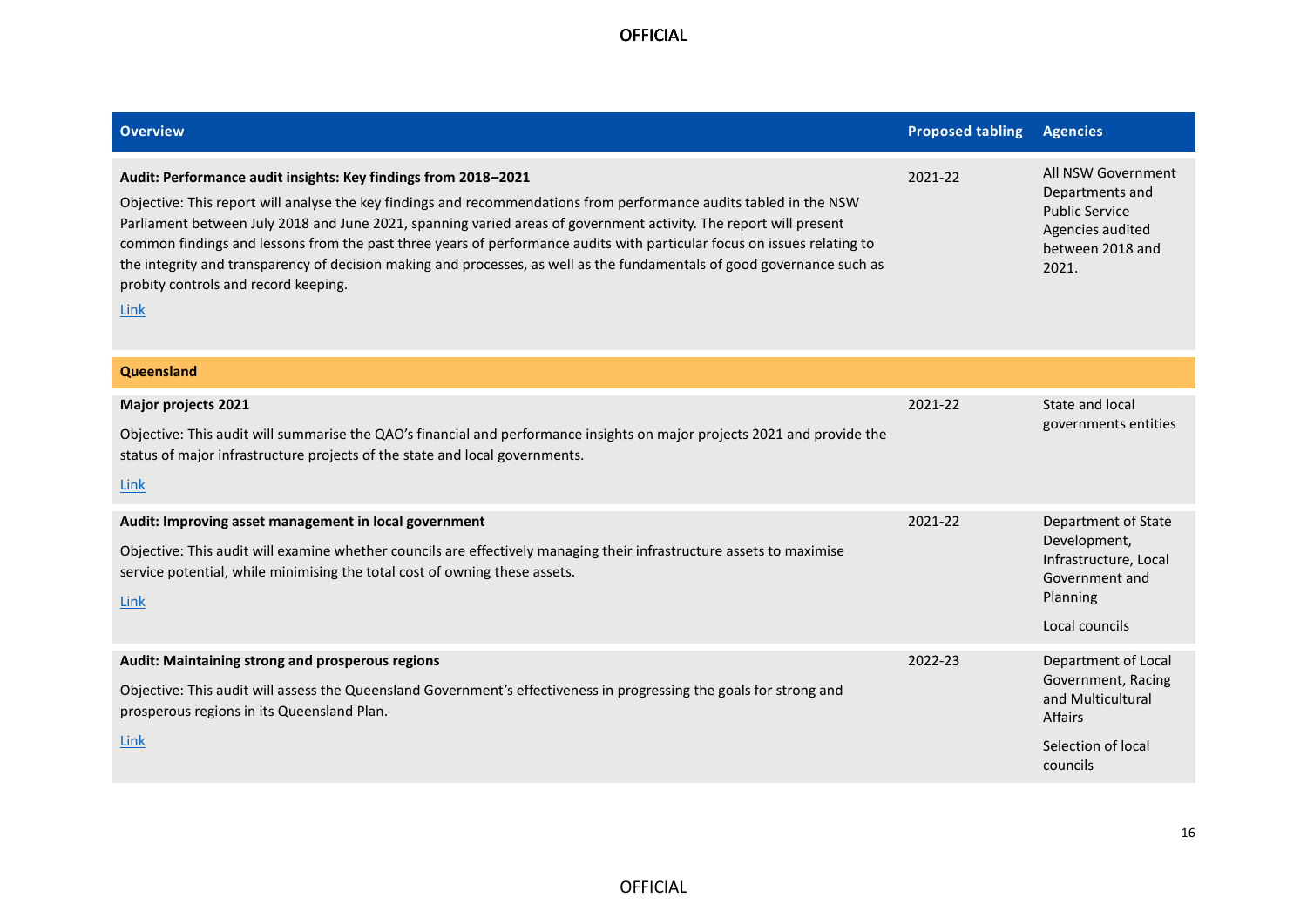| <b>Overview</b>                                                                                                                                                                                                                                                                                                                                                                                                                                                       | <b>Proposed tabling</b> | <b>Agencies</b>                                                                                                                                                |
|-----------------------------------------------------------------------------------------------------------------------------------------------------------------------------------------------------------------------------------------------------------------------------------------------------------------------------------------------------------------------------------------------------------------------------------------------------------------------|-------------------------|----------------------------------------------------------------------------------------------------------------------------------------------------------------|
| Audit: Planning and delivering higher levels of state infrastructure<br>Objective: This audit will examine how effectively, and efficiently public sector entities plan and deliver key infrastructure<br>projects.<br>Link                                                                                                                                                                                                                                           | 2022-23                 | <b>Department of State</b><br>Development,<br>Infrastructure, Local<br>Government and<br>Planning<br>Selected public sector<br>entities                        |
| Audit: Managing ecotourism in Queensland<br>Objective: This audit will assess whether the state's tourism and environmental entities are effectively developing<br>sustainable ecotourism in Queensland. This will include examining ecotourism in one or more of the World Heritage Sites<br>as case studies.<br>Link                                                                                                                                                | 2022-23                 | Department of<br>Environment and<br>Science<br>Department of<br>Tourism, Innovation<br>and Sport<br><b>Tourism and Events</b><br>Queensland<br>Local councils. |
| Audit: Effectiveness of Queensland's long-term planning processes<br>Objective: This audit will examine how effectively the Queensland Government takes long-term perspectives into its<br>planning processes. It may examine the state's strategic prioritisation process, as well as budget and funding processes. It<br>may also consider how government departments coordinate their plans and activities to achieve outcomes over 10 years<br>or longer.<br>Link | 2022-23                 | <b>Department of State</b><br>Development,<br>Infrastructure, Local<br>Government and<br>Planning<br>Selected public sector<br>entities                        |
| <b>Audit: Local government 2022</b><br>Objective: This audit will summarise the results of QAO's financial audits of the Queensland councils and the related entities<br>they control that produced financial statements as at 30 June.<br><b>Link</b>                                                                                                                                                                                                                | 2022-23                 | All Local councils                                                                                                                                             |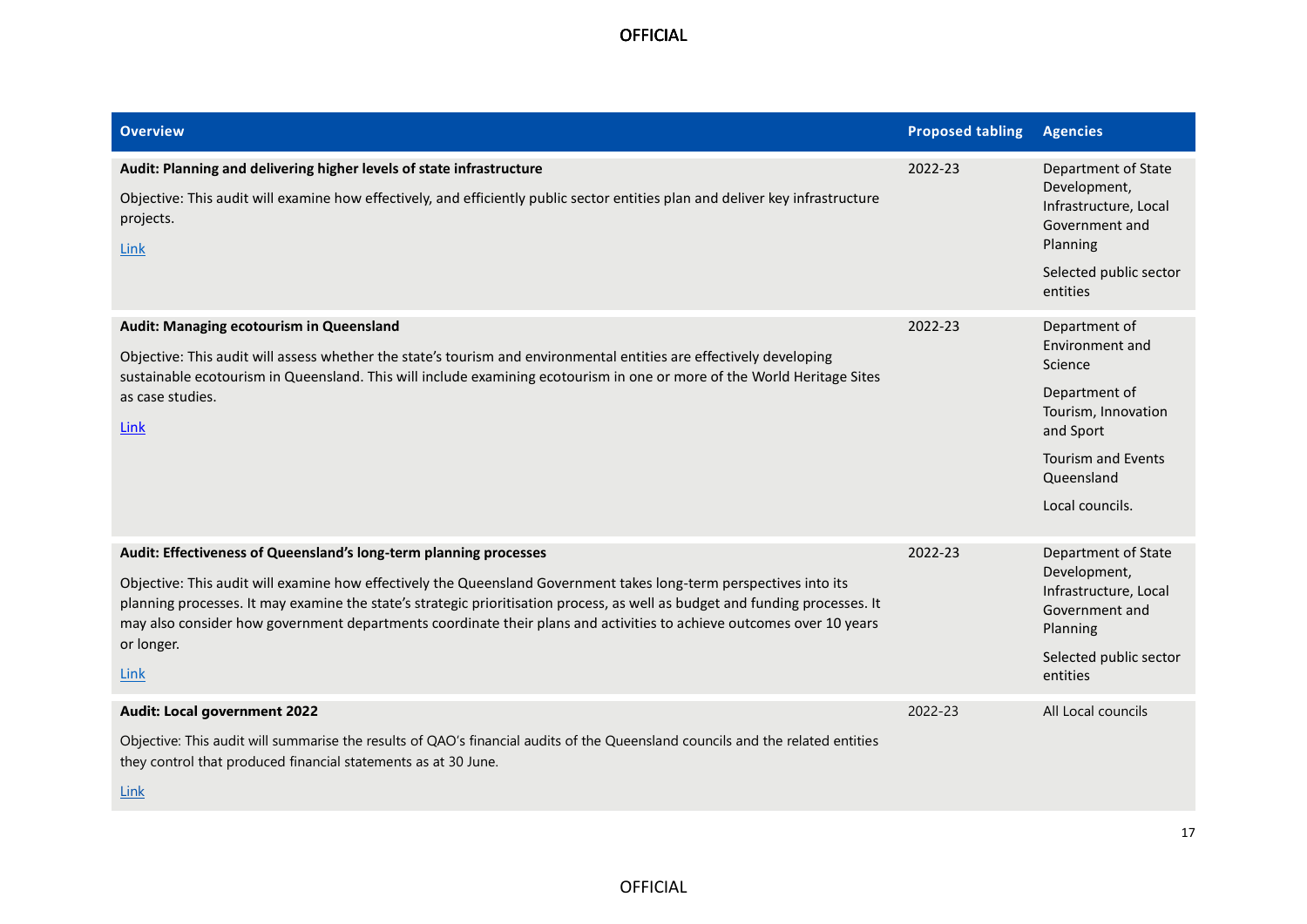| <b>Overview</b>                                                                                                                                                                                                                                                                   | <b>Proposed tabling</b> | <b>Agencies</b>                                                                                                                                                           |
|-----------------------------------------------------------------------------------------------------------------------------------------------------------------------------------------------------------------------------------------------------------------------------------|-------------------------|---------------------------------------------------------------------------------------------------------------------------------------------------------------------------|
| <b>Audit: Major projects 2022</b><br>Objective: This audit will summarise the QAO's financial and performance insights on major projects 2022 and provide the<br>status of major infrastructure projects of the state and local governments.<br>Link                              | 2022-23                 | All Local councils                                                                                                                                                        |
| <b>Audit: Water 2022</b><br>Objective: This audit will summarise financial audit results of state and local government owned water entities, and two<br>controlled entities for 2020-21.<br>Link                                                                                  | 2022-23                 | Seqwater, SunWater,<br>Gladstone Area Water<br>Board, Mount Isa<br>Water Board,<br>Queensland Urban<br>Utilities, Unitywater.<br>Local Councils who<br>own water entities |
| Audit: Effectiveness of local government audit committees<br>Objective: This audit will examine the effectiveness of local government (council) audit committees.<br>Link                                                                                                         | 2023-24                 | Queensland Fire and<br><b>Emergency Services</b><br>Selection of local<br>councils<br>Selected public entities                                                            |
| <b>Audit: Managing volunteer services</b><br>Objective: This audit will examine whether relevant public sector entities are effectively managing their volunteer workforce<br>(the State Emergency Service, Rural Fire Service, and the Australian Volunteer Coastguard).<br>Link | 2023-24                 | Queensland Fire and<br><b>Emergency Services</b><br>Selection of local<br>councils<br>Selected public entities                                                            |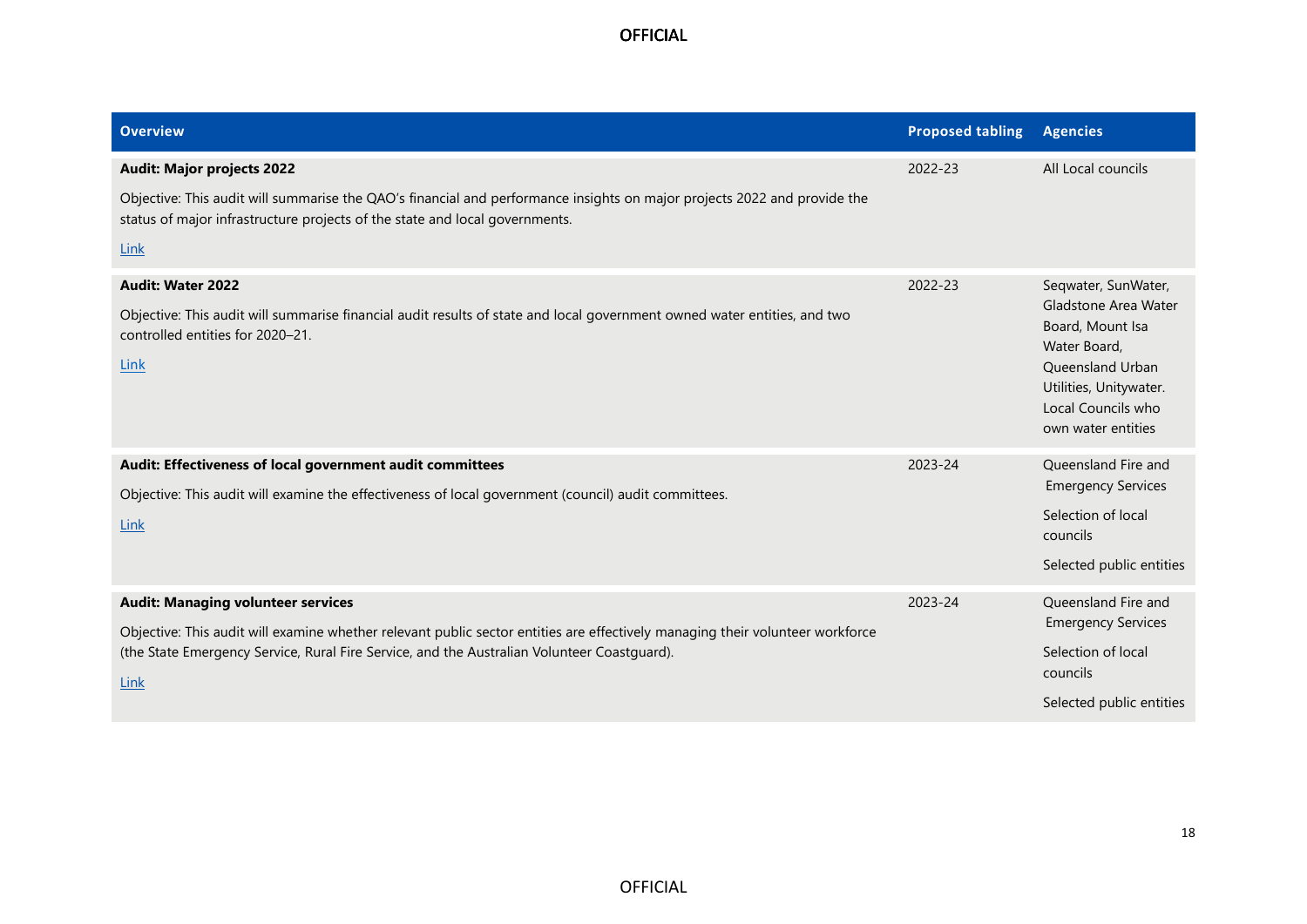| <b>Overview</b>                                                                                                                                                                                                                              | <b>Proposed tabling</b> | <b>Agencies</b>                                                                                                                       |
|----------------------------------------------------------------------------------------------------------------------------------------------------------------------------------------------------------------------------------------------|-------------------------|---------------------------------------------------------------------------------------------------------------------------------------|
| Audit: Implementing recommendations from the Queensland Floods Commission of Inquiry<br>Objective: This audit will examine whether Queensland is better able to prevent and prepare for floods following the 2012<br>inquiry.<br><b>Link</b> | 2023-24                 | Queensland Fire and<br><b>Emergency Services</b><br>Selection of local<br>councils<br>Selected public entities                        |
| Audit: Managing risk transfer in infrastructure<br>Objective: This audit will examine how effectively public sector entities are transferring risk in new infrastructure projects.<br>Link                                                   | 2023-24                 | Selected public sector<br>entities<br>Local councils                                                                                  |
| Audit: Managing Queensland's regional water supply<br>Objective: This audit will examine how effectively and efficiently state and local governments are ensuring communities have<br>access to safe, secure and reliable water.<br>Link     | 2023-24                 | Department of<br>Regional Development,<br>Manufacturing and<br>Water<br>Selection of local<br>councils<br>Selected water entities     |
| <b>Audit: Managing invasive species</b><br>Objective: This audit will examine how effectively state government entities are managing invasive species.<br><b>Link</b>                                                                        | 2023-24                 | Department of<br>Agriculture and<br><b>Fisheries</b><br>Department of<br>Environment and<br>Science<br>Selection of local<br>councils |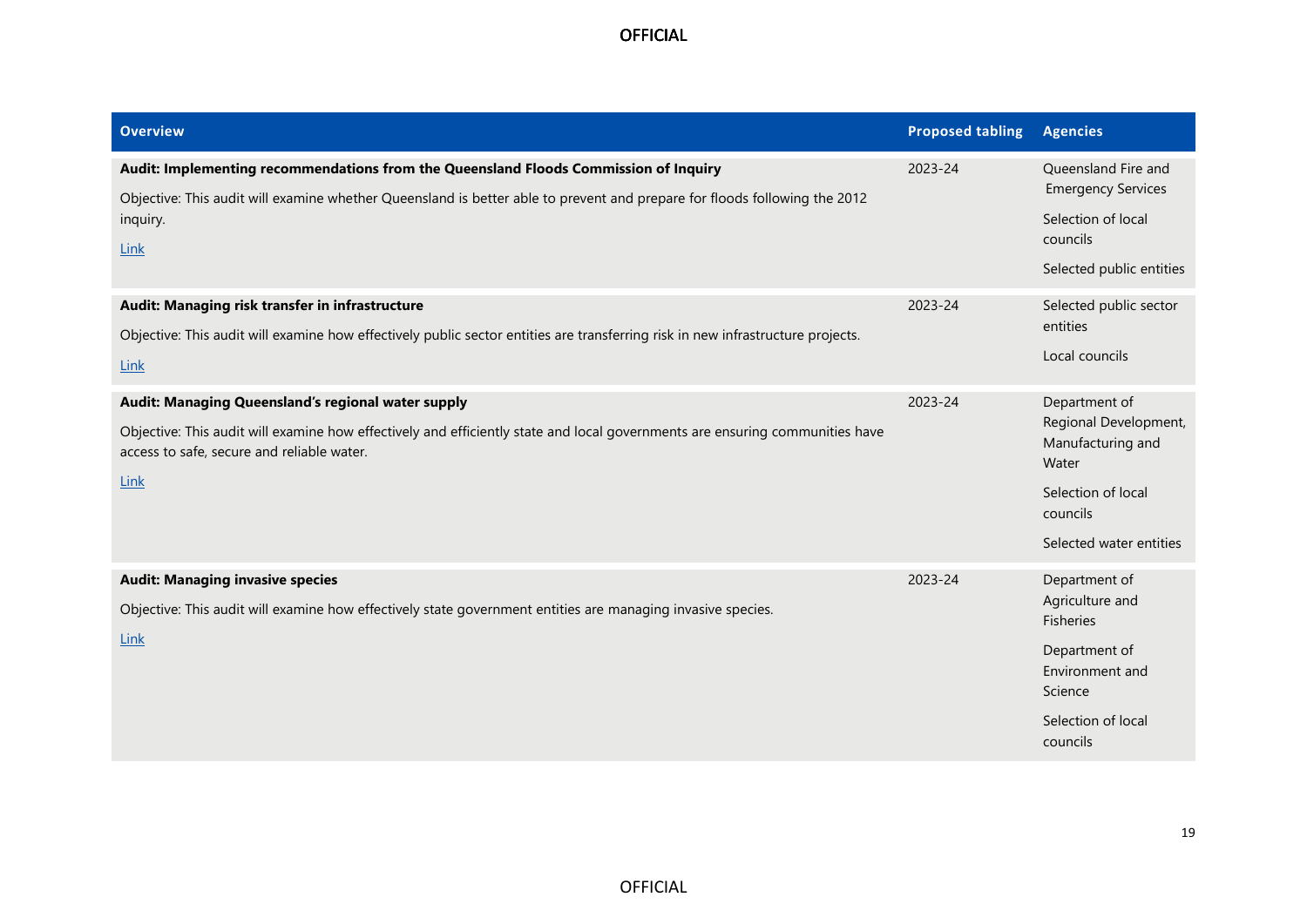| <b>Overview</b>                                                                                                                                                                                                                                                                                                            | <b>Proposed tabling</b> | <b>Agencies</b>                                                                                                                                                           |
|----------------------------------------------------------------------------------------------------------------------------------------------------------------------------------------------------------------------------------------------------------------------------------------------------------------------------|-------------------------|---------------------------------------------------------------------------------------------------------------------------------------------------------------------------|
| <b>Audit: Sustainability of local governments</b><br>Objective: This audit will examine the sector's progress in meeting its sustainability challenges and may consider how<br>effectively the sector has acted to address previous Queensland Audit Office findings and recommendations on sustainability.<br><b>Link</b> | 2023-24                 | Department of State<br>Development,<br>Infrastructure, Local<br>Government and<br>Planning<br>Local councils                                                              |
| <b>Audit: Local government 2023</b><br>Objective: This audit will summarise the audit results of Queensland's 77 local government entities (councils) and the entities<br>they control.<br>Link                                                                                                                            | 2023-24                 | All local councils                                                                                                                                                        |
| Audit: Water 2023<br>Objective: This audit will summarise financial audit results of state and local government owned water entities, and two<br>controlled entities for 2021-22.<br>Link                                                                                                                                  | 2023-24                 | Seqwater, SunWater,<br>Gladstone Area Water<br>Board, Mount Isa<br>Water Board,<br>Queensland Urban<br>Utilities, Unitywater.<br>Local Councils who<br>own water entities |
| <b>Audit: Major projects 2023</b><br>Objective: This audit will summarise the QAO's financial and performance insights on major projects 2023 and provide the<br>status of major infrastructure projects of the state and local governments.<br><b>Link</b>                                                                | 2023-24                 | State and local<br>governments entities                                                                                                                                   |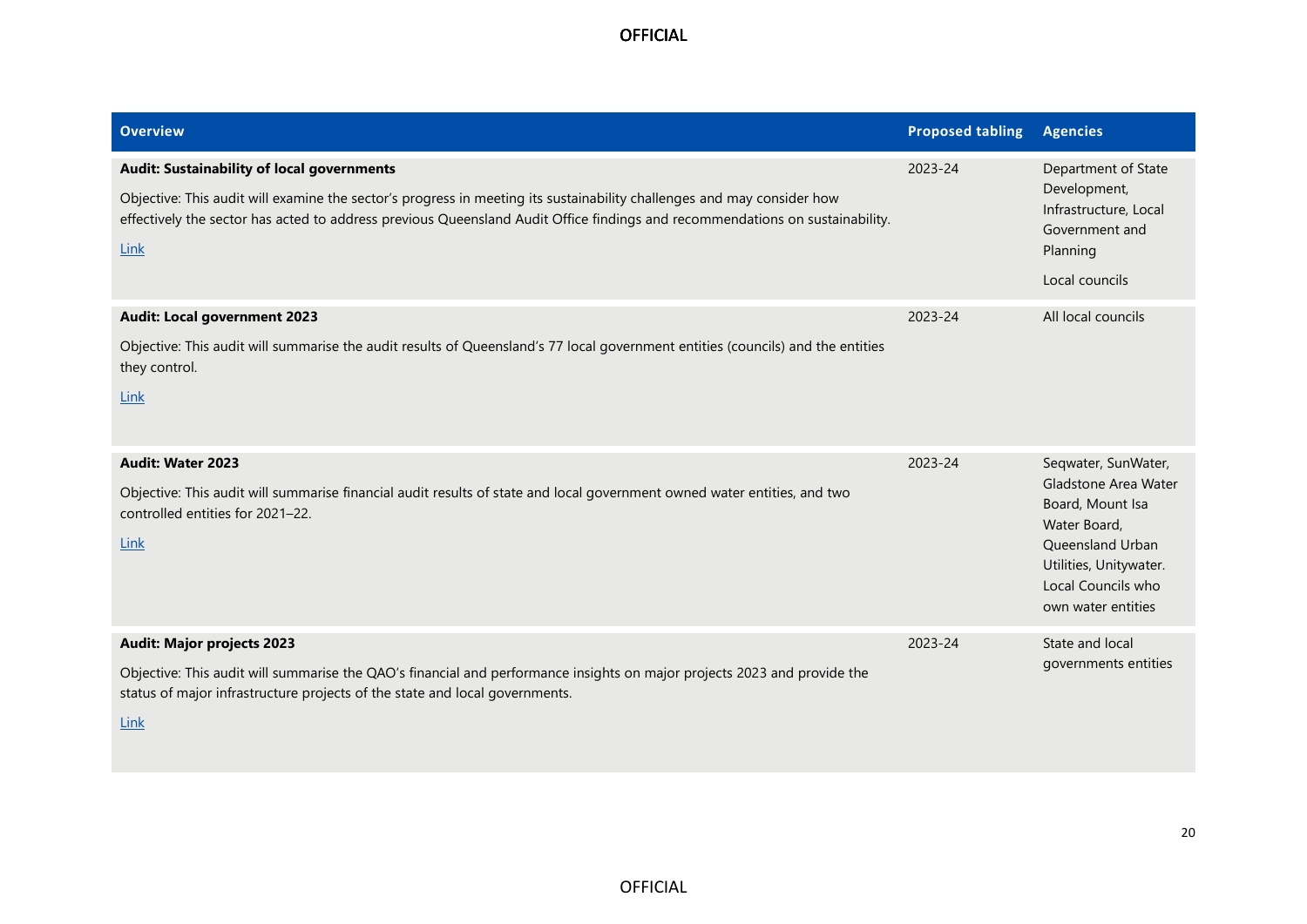| <b>Overview</b>                                                                                                                                                                                                                                                                                                                                                                                        | <b>Proposed tabling</b> | <b>Agencies</b>                                                                         |
|--------------------------------------------------------------------------------------------------------------------------------------------------------------------------------------------------------------------------------------------------------------------------------------------------------------------------------------------------------------------------------------------------------|-------------------------|-----------------------------------------------------------------------------------------|
| <b>Tasmania</b>                                                                                                                                                                                                                                                                                                                                                                                        |                         |                                                                                         |
| Audit: Procurement in Local Government - Report 3<br>Objective: This audit will assess whether procurement of goods and services by councils is being undertaken in accordance<br>with the:<br>Local Government Act 1993<br>→<br>Local Government (General) Regulations 2015<br>→<br>Council's Code for Tenders and Contracts<br>→<br>Council's internal policies, procedures and manuals<br>→<br>Link | 2021-22                 | A selection of local<br>councils                                                        |
| Audit: Private works undertaken by councils<br>Objective: This audit will assess processes relating to private works undertaken by councils to employees. This will include<br>management oversight and approval processes, determination of amounts to be charged and payment arrangements for<br>work performed.<br><b>Link</b>                                                                      | 2023-24                 | A selection of local<br>councils                                                        |
| <b>Western Australia</b>                                                                                                                                                                                                                                                                                                                                                                               |                         |                                                                                         |
| Audit: Funding for volunteer emergency and fire services (Joint)<br>Objective: This audit is to assess if DFES and local government entities effectively administer funding for their volunteer<br>emergency and fire services.<br>Link                                                                                                                                                                | Second quarter<br>2022  | Department of Fire<br>and Emergency<br>Services (DFES)<br>Local government<br>entities. |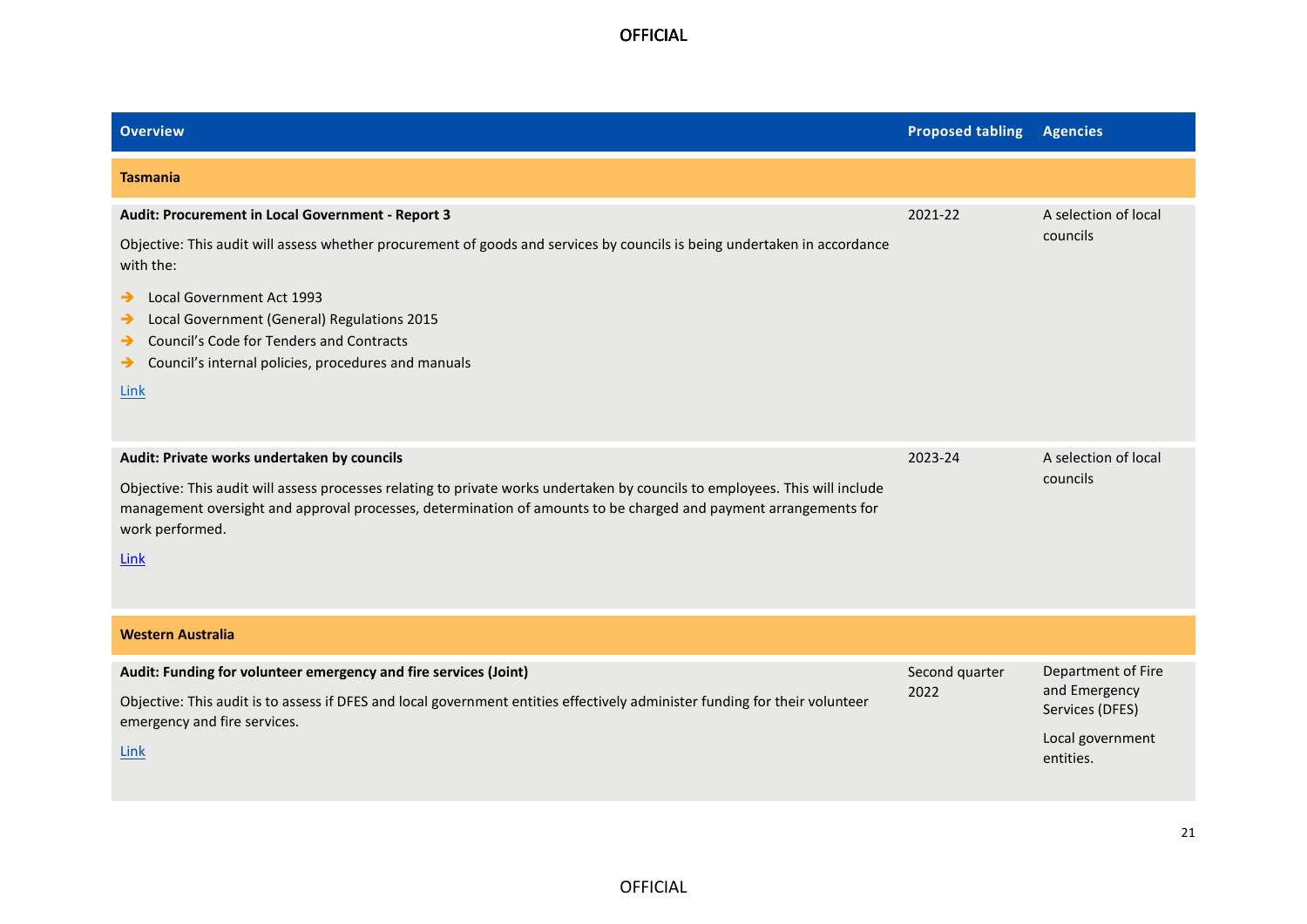| <b>Overview</b>                                                                                                                                                                                                                                                                                                                                            | <b>Proposed tabling</b>  | <b>Agencies</b>                           |
|------------------------------------------------------------------------------------------------------------------------------------------------------------------------------------------------------------------------------------------------------------------------------------------------------------------------------------------------------------|--------------------------|-------------------------------------------|
| Audit: Information systems audit - General computer controls (Local)<br>Objective: The objective of our general computer controls (GCCs) audits is to determine whether computer controls<br>effectively support the confidentiality, integrity and availability of information systems across a sample of WA local<br>government entities.<br><b>Link</b> | Second quarter<br>2022   | Sample of WA local<br>government entities |
| Audit: 2020-21 financial audits of local government entities<br>Objective: The 2020-21 financial year marked the final year of our 4-year transition to assuming responsibility for the<br>annual financial audit of all 148 WA local government entities. This report will summarise the results of our 2020-21<br>financial audit cycle.<br>Link         | Second quarter<br>2022   | 148 WA local<br>government entities.      |
| Audit: Local government infrastructure contributions (Local)<br>Objective: This audit is to assess whether LG entities effectively manage infrastructure contributions to meet the needs of<br>their communities.<br>Link                                                                                                                                  | First quarter of<br>2023 | Local government<br>entities              |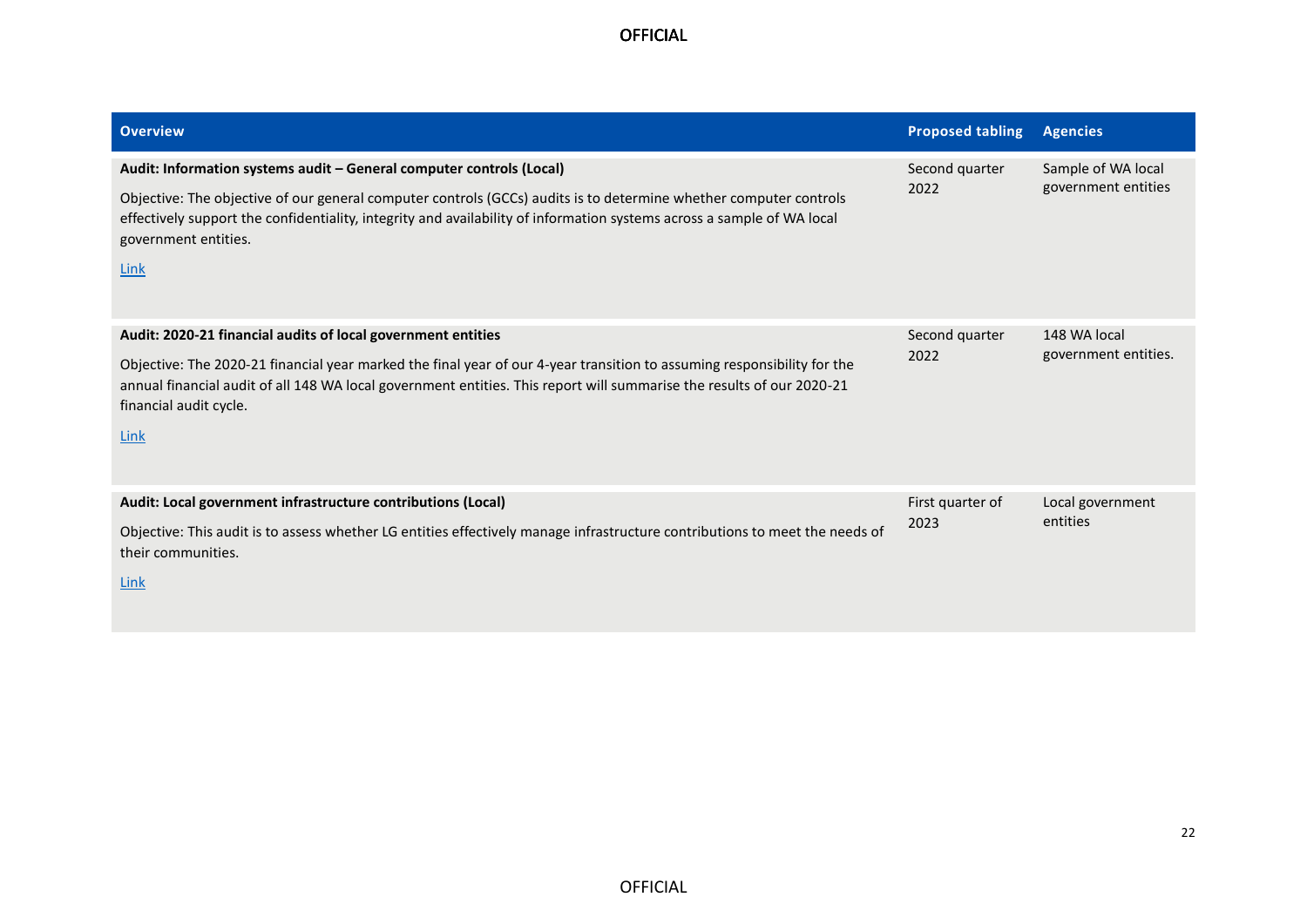# Reports tabled in the last six months of potential interest

| <b>Overview</b>                                                                                                                                                                                                 | <b>Tabling date</b> | <b>Agencies</b>                                          |
|-----------------------------------------------------------------------------------------------------------------------------------------------------------------------------------------------------------------|---------------------|----------------------------------------------------------|
| <b>Australian National Audit Office</b>                                                                                                                                                                         |                     |                                                          |
| <b>Audit: Operation of Grants Hubs</b>                                                                                                                                                                          | 31 March 2022       | Department of Finance                                    |
| Objective: This audit assessed the design and implementation of the Streamlining Government Grants<br>Administration (SGGA) Program in improving the effective and efficient delivery of grants administration. |                     | Department of Industry,<br>Science, Energy and Resources |
| *This report will not include Local Councils, but its contents may directly apply to areas concerning Local<br>Government operations.                                                                           |                     | Department of Social Services                            |
| Link                                                                                                                                                                                                            |                     |                                                          |
| <b>New South Wales</b>                                                                                                                                                                                          |                     |                                                          |
| Audit: Facilitating and administering Aboriginal land claim processes                                                                                                                                           | 28 April 2022       | Department of Premier and                                |
| Objective: This audit examined whether relevant agencies are effectively facilitating and administering                                                                                                         |                     | Cabinet (DPC)                                            |
| Aboriginal land claim processes.<br>Link                                                                                                                                                                        |                     | Department of Planning and<br>Environment (DPE)          |
|                                                                                                                                                                                                                 |                     | NSW Aboriginal Land Council<br>(NSWALC).                 |
| Audit: Building regulation: combustible external cladding                                                                                                                                                       | 13 April 2022       | Department of Premier and                                |
| Objective: This audit assessed how effectively the Department of Customer Service (DCS) and Department of                                                                                                       |                     | Cabinet (DPC)                                            |
| Planning and Environment (DPE) led reforms addressing the unsafe use of combustible external cladding on<br>existing residential and public buildings.                                                          |                     | Department of Planning and<br>Environment (DPE)          |
| Nine local councils as they have responsibilities and powers needed to implement the NSW Government's<br>reforms.                                                                                               |                     | 9 local councils                                         |
| Link                                                                                                                                                                                                            |                     |                                                          |

23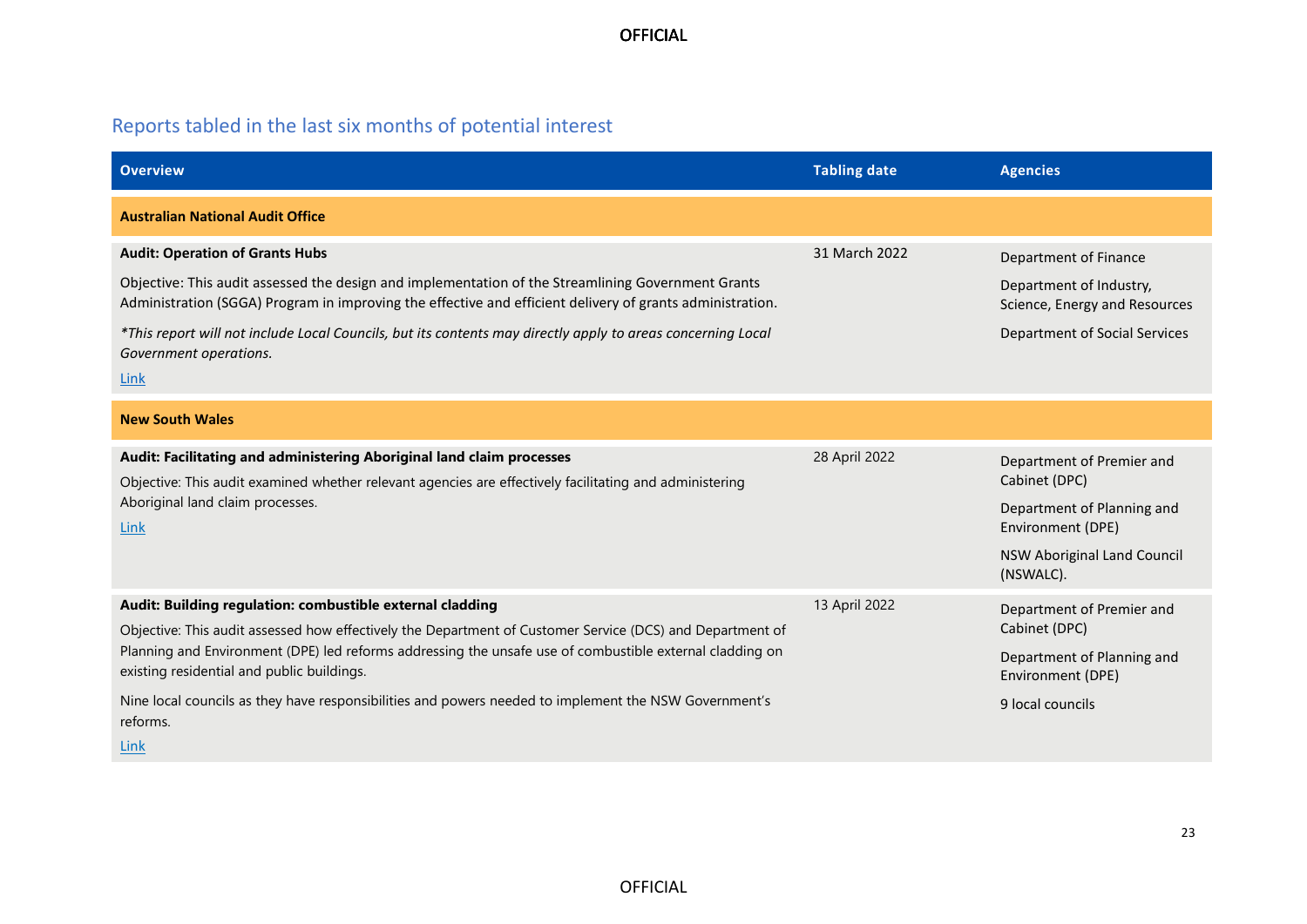| <b>Overview</b>                                                                                                                                                                                                                                                                                                                                                                                                                                                                                                                                                                                                                                                                                       | <b>Tabling date</b> | <b>Agencies</b>                                                                                                                              |
|-------------------------------------------------------------------------------------------------------------------------------------------------------------------------------------------------------------------------------------------------------------------------------------------------------------------------------------------------------------------------------------------------------------------------------------------------------------------------------------------------------------------------------------------------------------------------------------------------------------------------------------------------------------------------------------------------------|---------------------|----------------------------------------------------------------------------------------------------------------------------------------------|
| Audit: Local government business and service continuity arrangements for natural disasters<br>Objective: This audit examined the effectiveness of Bega Valley Shire Council and Snowy Valleys Council's<br>approaches to business and service continuity arrangements for natural disasters.<br>Link                                                                                                                                                                                                                                                                                                                                                                                                  | 17 February 2022    | Bega Valley Shire Council<br><b>Snowy Valleys Council</b>                                                                                    |
| Audit: Integrity of grant program administration<br>Objective: This audit assessed the integrity of the assessment and approval processes for two NSW<br>Government grant programs:<br>Stronger Communities Fund Round 2 (tied grants round), which was administered by the former Office of<br>$\bullet$<br>Local Government (OLG) and provided \$252 million to newly amalgamated councils and other councils<br>that had been subject to a merger proposal during 2017-18 and 2018-19.<br>Regional Cultural Fund, which was administered by Create NSW (now within the Department of Premier<br>$\bullet$<br>and Cabinet) and awarded \$100 million for cultural projects in regional NSW.<br>Link | 8 February 2022     | Selected NSW Government<br>Departments:<br>Department of<br>$\bullet$<br>Planning and<br>Environment<br>Department of Premier and<br>Cabinet |
| Queensland                                                                                                                                                                                                                                                                                                                                                                                                                                                                                                                                                                                                                                                                                            |                     |                                                                                                                                              |
| Audit: Local government 2021<br>Objective: This audit summarises the results of QAO's financial audits of the Queensland councils and the<br>related entities they control that produced financial statements as at 30 June.<br>Link                                                                                                                                                                                                                                                                                                                                                                                                                                                                  | 11 May 2022         | All local councils                                                                                                                           |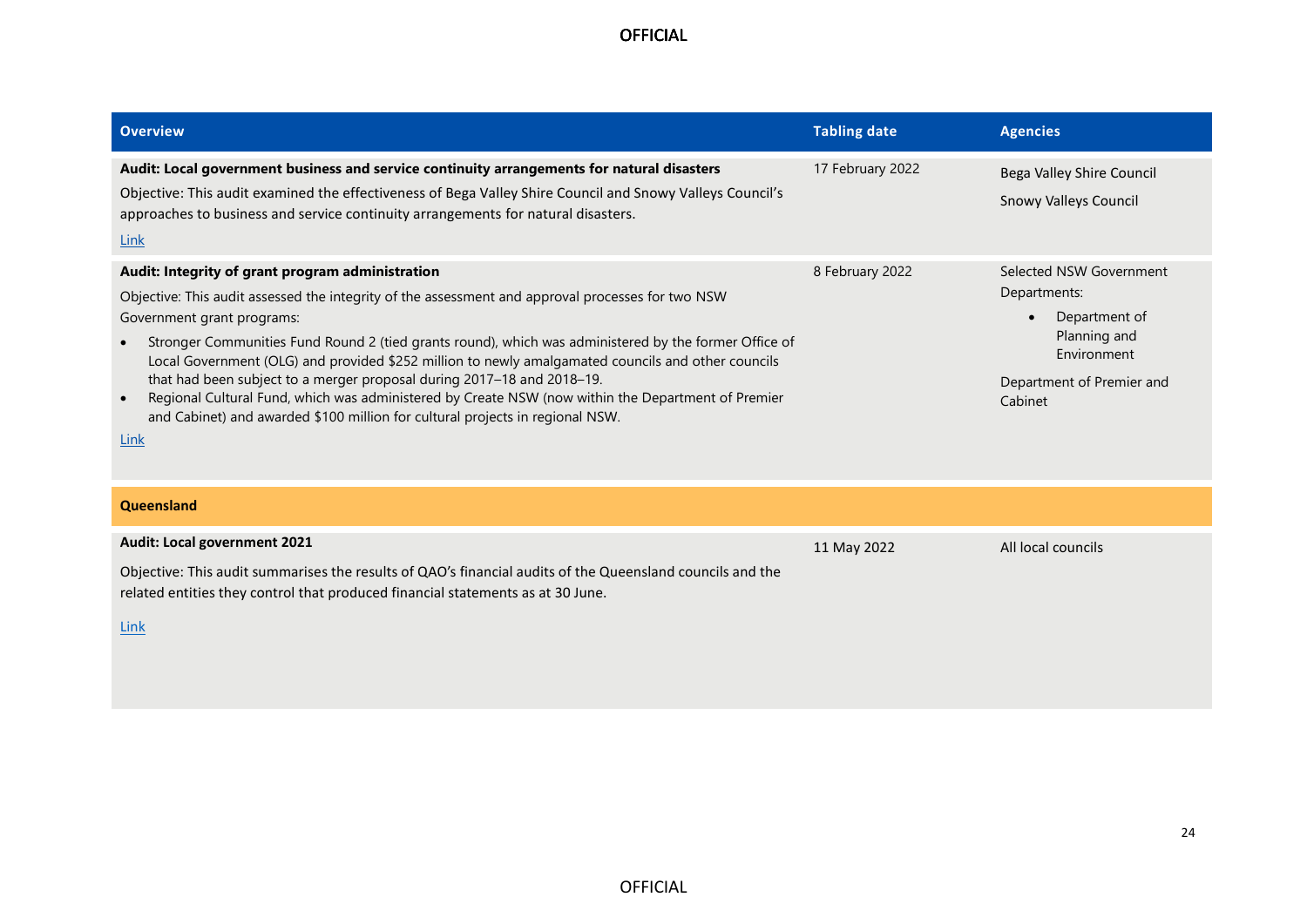| <b>Overview</b>                                                                                                                                                                                                                                                                                                                                                                                                                                                                                                 | <b>Tabling date</b> | <b>Agencies</b>                                                                                                                                                                  |
|-----------------------------------------------------------------------------------------------------------------------------------------------------------------------------------------------------------------------------------------------------------------------------------------------------------------------------------------------------------------------------------------------------------------------------------------------------------------------------------------------------------------|---------------------|----------------------------------------------------------------------------------------------------------------------------------------------------------------------------------|
| <b>Audit: Water 2021</b><br>Objective: This audit summarised the financial audit results of six entities in Queensland's water sector:<br>Seqwater, SunWater, Queensland Urban Utilities, Unitywater, Gladstone Area Water Board and Mount Isa<br>Water Board. The audit will focus on control testing on governance, monitoring and culture in the 2021<br>report.<br>Link                                                                                                                                     | 10 November 2021    | Seqwater, SunWater, Gladstone<br>Area Water Board, Mount Isa<br>Water Board, Queensland<br>Urban Utilities, Unitywater<br>Local Councils who own water<br>entities               |
| <b>South Australia</b>                                                                                                                                                                                                                                                                                                                                                                                                                                                                                          |                     |                                                                                                                                                                                  |
| <b>Consolidated Financial Report (CFR) review</b><br>Objective: The objective of this Report is to provide commentary and analysis on:<br>the actual financial performance and position of the whole of government<br>the controls over the preparation of the 2020-21 CFR.<br>$\bullet$<br>Our review of the CFR did not identify any material misstatements or control deficiencies.<br>We did identify an opportunity to improve the way financial information is classified in preparing the CFR.<br>Link   | 6 April 2022        | The whole of government<br>reporting entity comprises the<br>general government, public<br>non-financial corporation<br>(PNFC) and public financial<br>corporation (PFC) sectors |
| Audit: Update to the annual report for the year ended 30 June 2021<br>Objective: This report summarises the audit outcomes for the 104 agencies audited for 2020-21 that were<br>not included in the annual report to Parliament in September 2021. The report gives particular focus on<br>agencies with:<br>a modified Independent Auditor's Report<br>significant matters raised through the audit<br>other matters that need to be brought to the attention of the Parliament and the SA Government<br>Link | 27 January 2022     | 104 agencies were in-scope                                                                                                                                                       |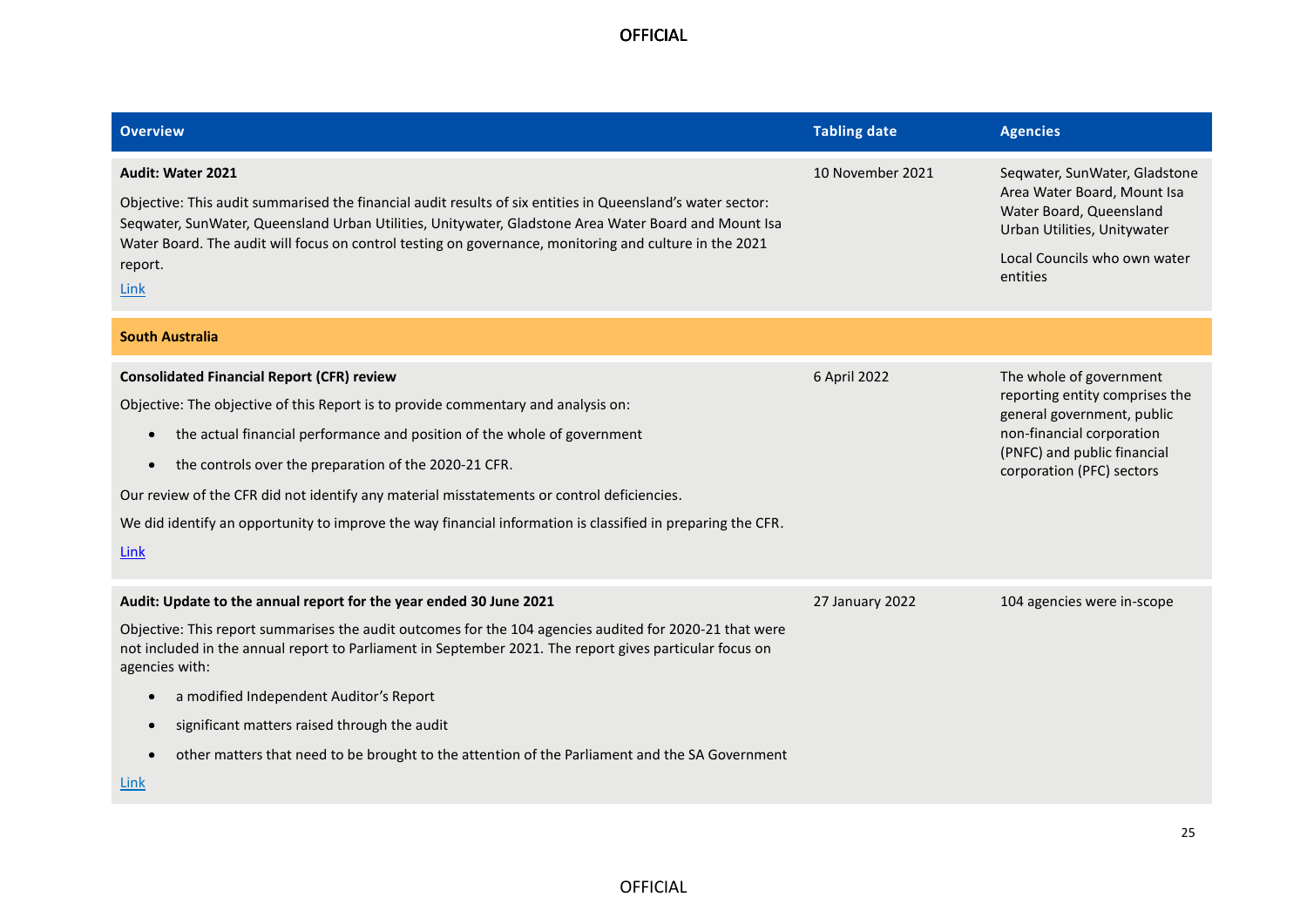| <b>Overview</b>                                                                                                                                                                                            | <b>Tabling date</b> | <b>Agencies</b>                                    |
|------------------------------------------------------------------------------------------------------------------------------------------------------------------------------------------------------------|---------------------|----------------------------------------------------|
| <b>Tasmania</b>                                                                                                                                                                                            |                     |                                                    |
| Nil                                                                                                                                                                                                        |                     |                                                    |
|                                                                                                                                                                                                            |                     |                                                    |
| <b>Western Australia</b>                                                                                                                                                                                   |                     |                                                    |
| Audit Results Report - Annual 2020-21 Financial Audits of State Government Entities Part 2: COVID-19<br><b>Impacts</b>                                                                                     | 9 May 2022          | State government entities                          |
| Our COVID-19 audit findings and observations are reported, for selected entities, under the headings:                                                                                                      |                     |                                                    |
| impact on the community and disruption of services<br>$\bullet$                                                                                                                                            |                     |                                                    |
| entities' expenses for directly managing the impact of COVID-19<br>$\bullet$                                                                                                                               |                     |                                                    |
| stimulus funding distributed or initiatives administered by entities<br>$\bullet$                                                                                                                          |                     |                                                    |
| hotel quarantine.<br>$\bullet$                                                                                                                                                                             |                     |                                                    |
| <b>Link</b>                                                                                                                                                                                                |                     |                                                    |
| Audit: Information Systems Audit Report 2022 - State Government Entities                                                                                                                                   | 31 March 2022       | 54 state government entities                       |
| Objective: This audit summarised the results of the 2020-21 annual cycle of information systems audits for<br>State government entities and tertiary institutions in the Western Australian public sector. |                     |                                                    |
| Link                                                                                                                                                                                                       |                     |                                                    |
| Audit: Viable Cycling in the Perth Area                                                                                                                                                                    | 9 December 2021     | Department of Transport, Main                      |
| Objective: This audit looked at what State entities had done in response to recommendations from a 2015                                                                                                    |                     | Roads Western Australia, Road<br>Safety Commission |
| audit on the viability of cycling, and if State and LG entities were effectively working to facilitate cycling in<br>the community.                                                                        |                     | Cities of Bayswater, Cockburn,                     |
| Link                                                                                                                                                                                                       |                     | Kalamunda and Perth.                               |
|                                                                                                                                                                                                            |                     |                                                    |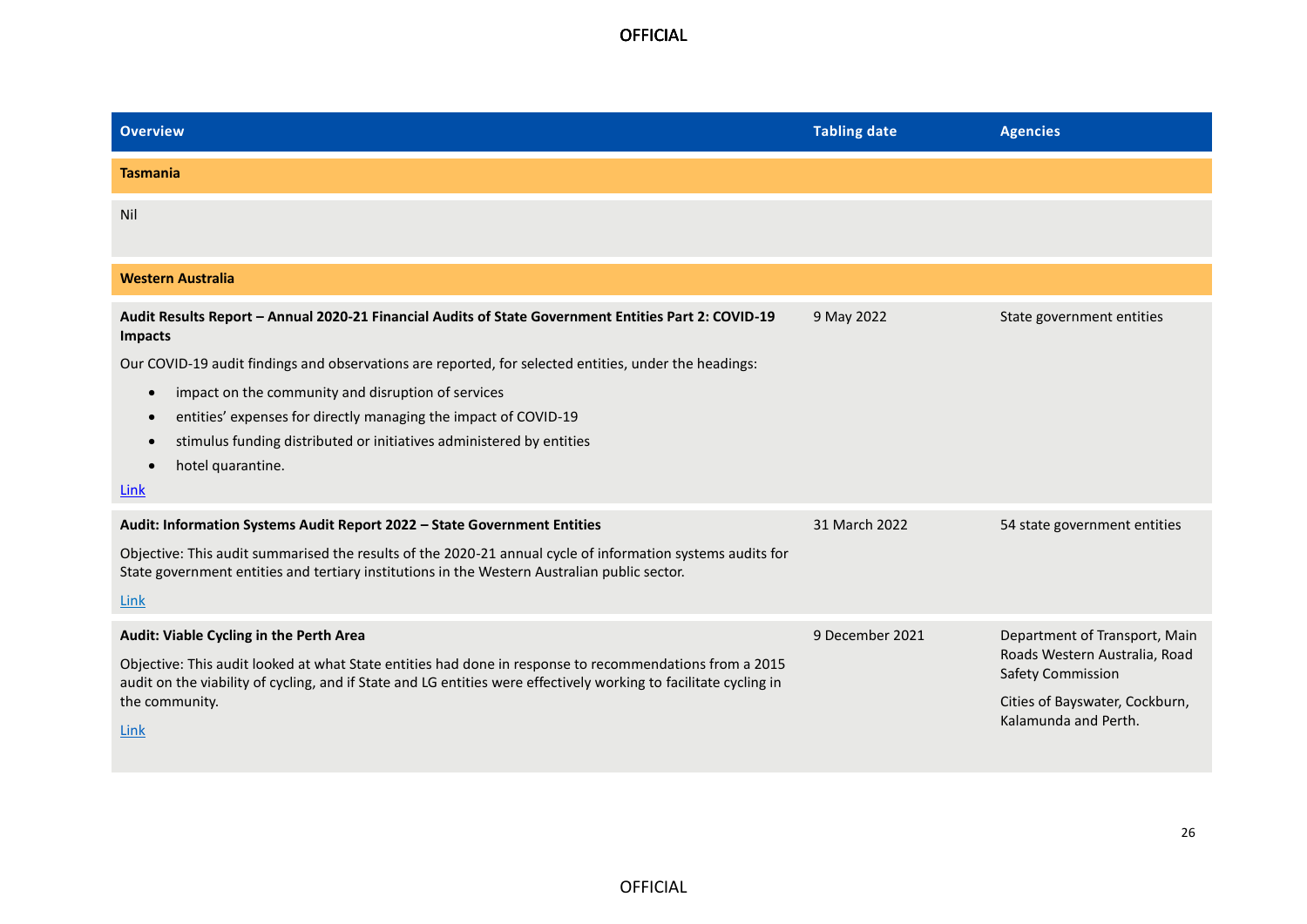| <b>Overview</b>                                                                                                                                     | <b>Tabling date</b> | <b>Agencies</b>               |
|-----------------------------------------------------------------------------------------------------------------------------------------------------|---------------------|-------------------------------|
| <b>Audit: Cyber Security in Local Government</b>                                                                                                    | 24 November 2021    | 15 local government entities. |
| Objective: This audit assessed if a sample of 15 local government entities manage cyber security risks and<br>respond to cyber threats effectively. |                     |                               |
| <b>Link</b>                                                                                                                                         |                     |                               |